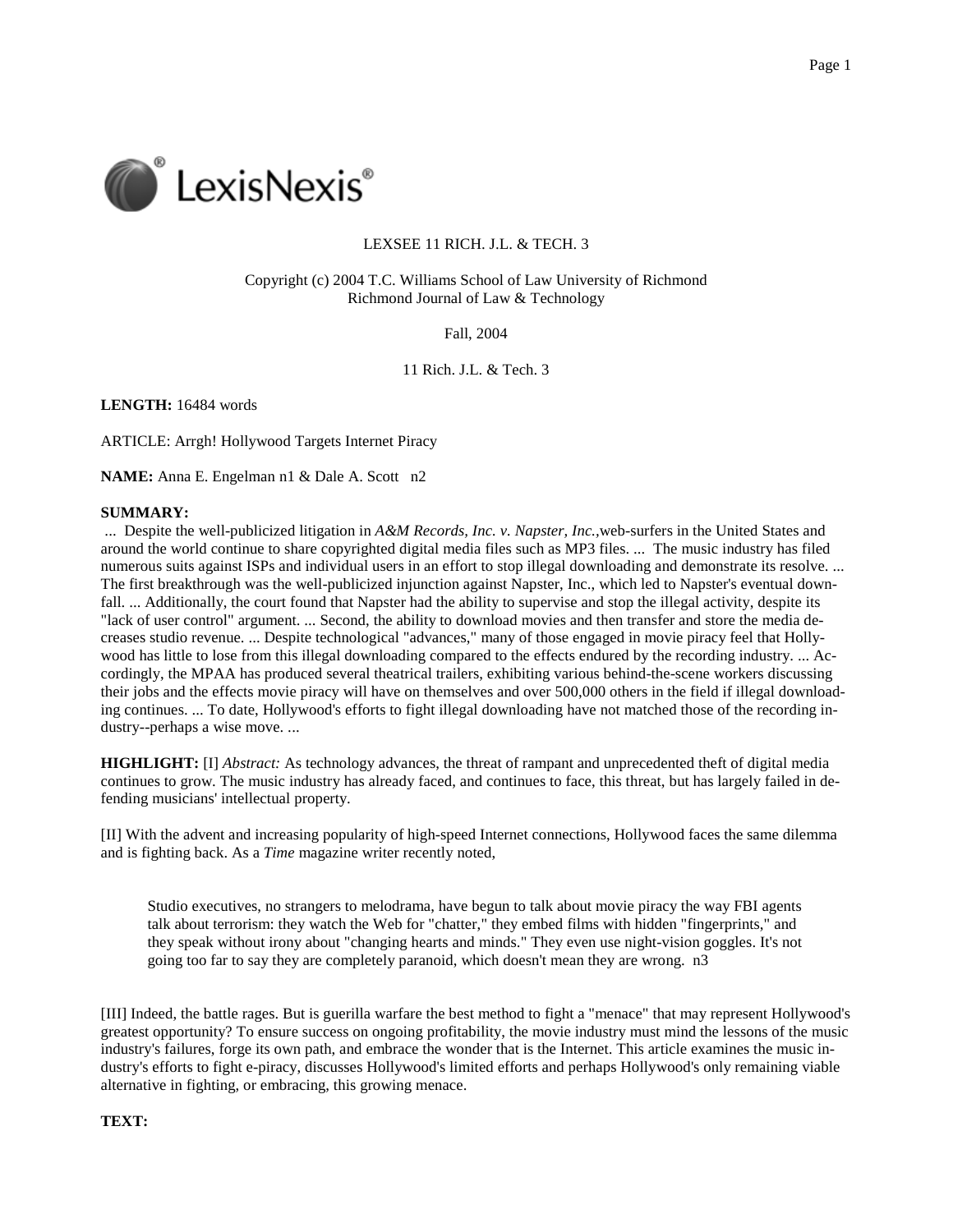## I. INTRODUCTION

 The Internet has changed the world. Never before has mankind communicated on such an immense scale or had endless information at its fingertips. But with advancement comes the specter of unprecedented exploitation.

 Underscoring the lack, or inadequacy, of Internet regulation, Internet users circumvent established laws, notably the Copyright Act of 1976, n4 with impunity. Despite the well-publicized litigation in *A&M Records, Inc. v. Napster, Inc.,*  n5 web-surfers in the United States and around the world continue to share copyrighted digital media files such as MP3 files. n6

 The e-pirate's adventure, however, is growing riskier as the music and movie industries are increasingly aiming their cannons away from Internet server providers ("ISPs") and taking aim at minors and unsuspecting parents. As the above quote suggests, e-piracy is prompting the music and movie industries to take drastic measures to fend off this burgeon- ing threat. Technology has made it possible to pirate both movies and music in little time, with little effort and with lit- tle to no quality distortion. According to both industries, ever-changing and advancing technological "innovations" are decreasing sales and costing jobs. n7 As a result of e-piracy, the music industry lost approximately \$ 2.4 billion in 2003, and the film industry loses approximately \$ 3 billion every year. n8

 E-piracy is clearly theft. For many, however, downloading music and movies onto one's private computer does not pain the conscience as does walking out of a store with a CD or DVD under one's coat. Accordingly, the music industry is shifting its attention towards litigation, education and efficient profit-making services. However, convincing Internet users that downloading violates copyright law (a fact lost on many pre-teen or teenaged e-pirates) and is no different than pilfering compact discs from one's favorite music shop, is an immense challenge. The process is slow, and mean- while the industries and artists continue to lose money. n9 Fortunately for both industries, Congress is aware of the rampant lawlessness and is acting, albeit limitedly, in response. n10 The music industry (and to a lesser degree Holly- wood) is not sitting idly by while its coffer is raided; it continues to materialize its educational and commercial efforts against piracy. The music industry has filed numerous suits against ISPs and individual users in an effort to stop illegal downloading and demonstrate its resolve. n11 In contrast, Hollywood's litigation efforts are moving more slowly, per- haps because technological developments have only recently allowed DVD downloading with ease and speed. n12 In 2003, 4.3 million households in North America upgraded to broadband, n13 and from March 2002 to March 2003, the percentage of American households with high-speed connections rose from 21% to 31%. n14 Currently, 39% of all adult Internet users have high-speed Internet access at home. n15

 Hollywood has the opportunity to learn valuable lessons about combating the negative effects of e-commerce, and its potential financial benefits, from the music industry's failed model. Although the movie industry launched nearly 3000 private investigations across the United States in 2003, n16 Hollywood has failed to establish a unified front in the fight against e-piracy. n17 In order to ensure success, Hollywood must forge its own path while minding the mistakes and missed opportunities of the music industry. Hollywood must view the Internet as an opportunity to be exploited, and not waste valuable resources and squander public goodwill in its jealous effort to protect the property rights of artists.

## II. STEMMING THE TIDE: COPYRIGHT LAW

 To promote the arts and sciences, the U.S. Constitution provides intellectual property creators with exclusive rights to their works for a limited duration. n18 To further effectuate the Constitution's purpose, the Copyright Act of 1976 ("Copyright Act") provides that a copyright lasts for the artist's lifetime plus seventy years. n19 The copyright owner may control certain uses of his work n20 and can bring legal action if this copyright is violated. n21 Remedies for copyright violations include injunctions, monetary damages and criminal penalties. n22 The Copyright Act, however, provides exceptions for uses in fields such as education and research. n23

 In the last decade, the Copyright Act has been amended to include provisions that focus on digital piracy. n24 In 1997, the aptly-named No Electronic Theft Act ("NETA") imposed criminal liability on providers of free access to copy- righted works. n25 Although NETA originally penalized only those who realized commercial advantage or private fi-nancial gain, it currently penalizes those who merely provide access. n26

 The Copyright Act's second amendment, 1998's Digital Millennium Copyright Act ("DMCA"), n27 provides greater protection against infringement accomplished through encryption circumvention. n28 The DMCA enacted following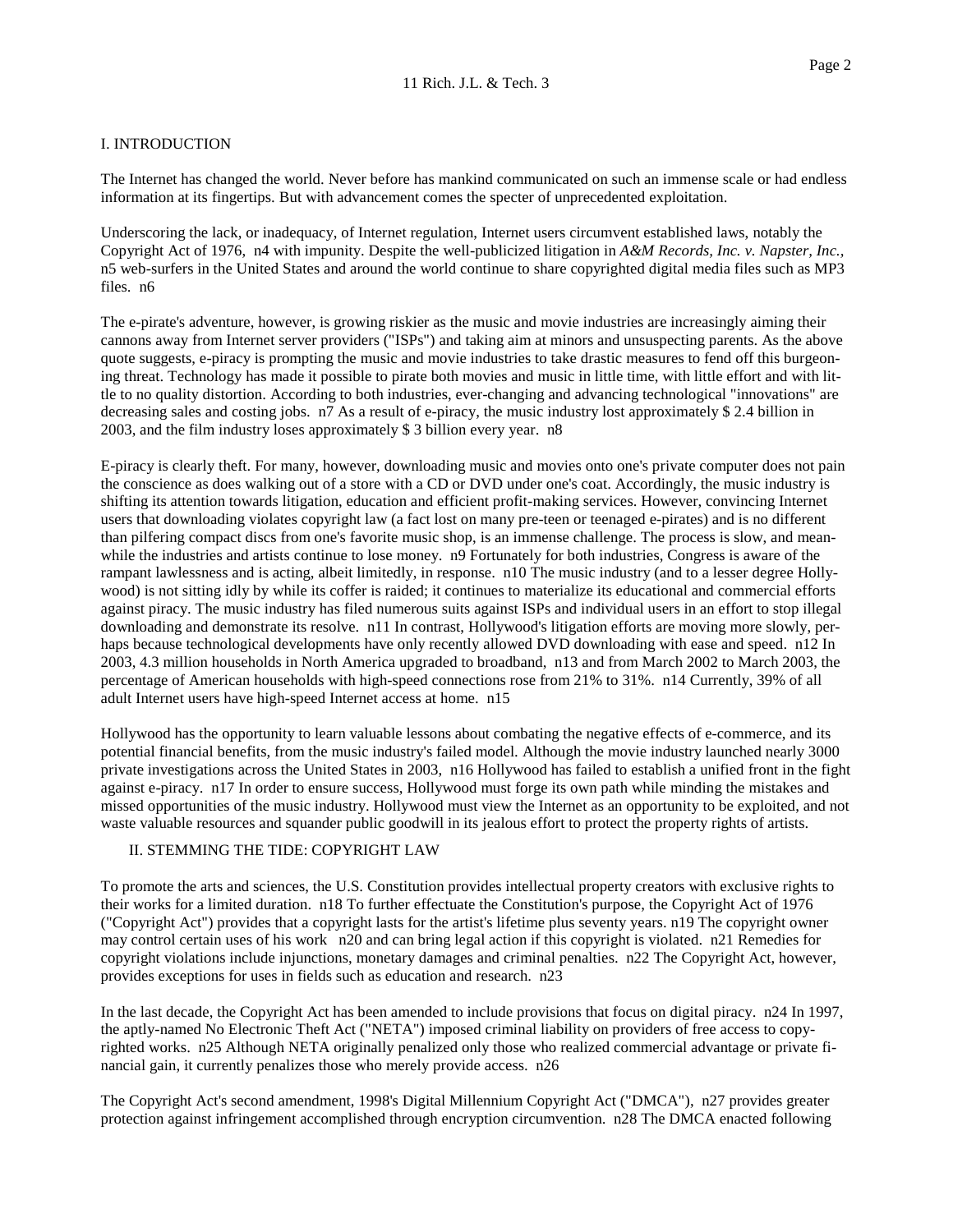the adoption of the World Intellectual Property Organization Copyright Treaty n29 and aids the fight against recent technological developments that provide access to digital media via digital code breaking, including various DVD copy- ing applications. n30 The DMCA penalizes efforts to "circumvent a technological measure that effectively controls access to a work protected [by United States Copyright Law]." n31 Additionally it is unlawful under the DMCA to "manufacture, import, offer to the public, provide, or otherwise traffic in any technology, product, service, device, com- ponent, or part thereof, that . . . is primarily designed or produced for the purpose of circumventing a technological measure that effectively controls access to a [protected] work." n32 For repeat offenders, the DMCA imposes fines of up to \$ 1 million and prison terms up to ten years. n33 Since its passage, the DMCA has become an important, hotly-litigated, and repeatedly contested weapon against copyright infringement. n34

 Additionally, the DMCA's subpoena provision has been used to identify individual copyright violators by commandeer- ing ISPs' user IP lists. n35 However, the *Verizon* decision in late 2003, discussed below, dealt a serious blow to the music industry's effort to identify and pursue alleged violators.

### III. THE MUSIC INDUSTRY FIGHTS BACK

### **A. Direct Hit! -** *A&M Records, Inc. v. Napster, Inc.*

 The recording industry began its attack by seeking preliminary injunctions against sites that made copyrighted music available to web users. n36 The first breakthrough was the well-publicized injunction against Napster, Inc., n37 which led to Napster's eventual downfall. Napster's website allowed users to download music from Napster-run "host users" for free. n38 Napster's server software enabled users to search and locate the MP3 files of other users. n39 It then communicated the Internet address of the "host user" to the requesting user, and this connection allowed users to download directly from the other's computer, a process called "peer-to-peer" ("P2P") networking. n40 In 2001, A&M Records, Inc. ("A&M") filed suit against Napster, alleging contributory and vicarious copyright infringement, and sought a preliminary injunction. n41

 First, A&M claimed that Napster was liable for contributory copyright infringement because Napster not only knew its users were using its software to illegally download copyrighted music, but it facilitated such conduct. n42 Second, A&M claimed that Napster was vicariously liable for infringement. n43

 To be contributively liable for infringement, Napster had to "'know or have reason to know' of direct infringement" by its users and contribute to such conduct. n44 The court found that Napster had both actual and constructive knowledge of the illegal activity. n45 Such "actual" knowledge was based largely on a memo written by co-founder Sean Parker, emphasizing Napster's "'need to remain ignorant of users' real names and IP addresses 'since they are exchanging pirated music.'" n46 Additionally, the Recording Industry Association of America ("RIAA") previously informed Napster that more than 12,000 copyrighted songs were available on Napster's site. n47 "Constructive" knowledge was demonstrated by both the fact that Napster executives themselves actively downloaded music as well as Napster's promotion of copy- righted works on its site. n48 Accordingly, the court concluded that Napster had knowledge of direct infringement, and the court found Napster contributively liable for infringement for failing to halt such conduct. n49 The court noted that without Napster, its users would be unable to find and download copyrighted music it made available, thus satisfying the second element: contributing to the infringing conduct. n50

 To be liable for vicarious infringement, Napster must have possessed the "'right and ability'" to supervise its users and must have had a financial interest in the activity. n51 The court found that Napster's customers were attracted to free copyrighted music facilitated through its site, and as its customer roster increased, so did its profits. n52 Thus, Napster benefited financially. n53 Additionally, the court found that Napster had the ability to supervise and stop the illegal activity, n54 despite its "lack of user control" argument. n55 On its website, Napster affirmed its "'right to refuse ser- vice and terminate accounts in [its] discretion, including, but not limited to, if Napster believes that user conduct vio- lates applicable law . . . or for any reason in Napster's sole discretion, with or without cause.'" n56 Accordingly, Napster was found vicariously liable. n57

 Napster defended its actions through the Copyright Act's "Fair Use Doctrine," n58 which allows use of copyrighted works for certain purposes, including criticism, teaching, and research. n59 In evaluating the doctrine's applicability, courts must examine: (1) the use's purpose and character-- whether commercial or educational; (2) the "nature of the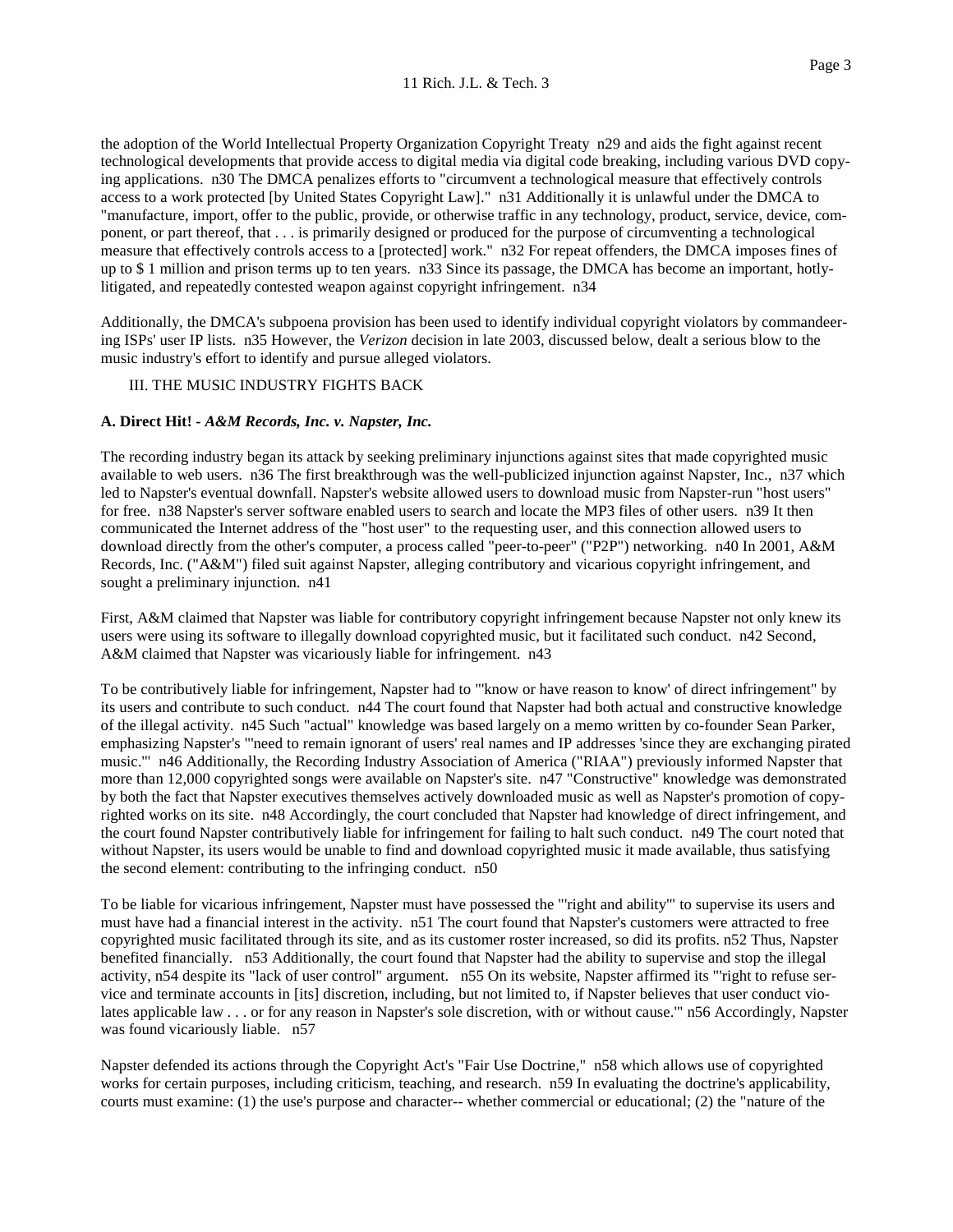copyrighted work"; (3) "the amount and substantiality of the portion of used"; and (4) the effect upon the potential mar-ket. n60

 The court rejected Napster's fair use argument, holding that merely putting a work into a different format (i.e. trans- forming songs to a downloadable format) is not "fair use." n61 Moreover, the copyrighted work was used for commer- cial, rather than personal, purposes. n62 Additionally, when analyzed with respect to market effect, Napster harmed the market by reducing music sales and preventing the music industry from succeeding online. n63 After rejecting Nap- ster's arguments, and finding it liable for contributory and vicarious infringement, the court enjoined Napster's opera-tions based on A&M's showing of likelihood of success and irreparable harm if the conduct continued. n64

 In 2001, the Court of Appeals for the Ninth Circuit upheld the lower court's decision and ruled that any copyrighted works had to be removed from Napster's site. n65 This ruling prompted musicians such as Metallica to file complaints against Napster demanding removal of their music. n66 Later that year, the once-mighty Napster was forced to shut down its site. n67

 After its shut down in June 2001, Napster collaborated with MusicNet to make its music available through subscription services. n68 However, in 2002, the company filed for Chapter 11 bankruptcy and was sold to BMG for \$ 8 million. n69

 While the *Napster* holding appeared to deliver the *coup de grace* to ISPs that store and distribute copyrighted works, in the face of providers that utilize the P2P model, its applicability has been limited.

## **B. Return Fire! -** *MGM, Inc. v. Grokster, Ltd.*

 In *MGM, Inc. v. Grokster, Ltd.,* the court faced essentially the same issue posed in *Napster:* whether the defendants were liable for contributory or vicarious copyright infringement. n70 However, Grokster, Ltd. ("Grokster") and StreamCast Networks, Inc. ("StreamCast"), distributors of Morpheus software, avoided liability due to their loose con-trol over users' conduct. n71

 Grokster, like Napster, provides downloadable software. n72 In contrast to Napster, however, Grokster's role ends once a user is connected to the network, as the user then shares files via P2P networking. n73 Moreover, when users search and transfer files using Grokster software, they do so without utilizing Grokster computers. n74 Thus, when a user logs off, the user's music is no longer available. n75 This severance allows Grokster and StreamCast to remain ignorant as to what music is available at any given time. n76 If Grokster shuts down, users can still share files with no interruption. n77

 Although the *Grokster* court determined that the defendants purposely ignored user names and IP addresses, it did not hold Grokster liable for contributory infringement, finding that once Grokster distributed the software, it could not con-trol whether the software will be used for unlawful purposes. n78

#### IV. RECORDING INDUSTRY'S POST-GROKSTER STRATEGIES

 The key difference between *Napster* and *Grokster* is centralized control over user conduct. Grokster's P2P structure prevented centralized control; thus, there was no central Grokster server to indicate which files had been downloaded. n79 While Napster relied on centralized communication architecture to identify available MP3 files, the current genera- tion of P2P programs allows users to search MP3 libraries of others directly through downloaded software with no web-site involved. n80

 Similarly, the court found that Grokster was not vicariously liable. n81 As noted, vicarious infringement extends liabil- ity to those who have a right and ability to supervise infringing activity and a direct financial interest in those activities. n82 Knowledge is not a requirement. n83 Although Grokster derived benefit through advertising, it had no control over its product's use. n84 Thus, it lacked the ability to supervise. n85

The *Grokster* decision underscores the importance of control. Without evidence of control over the ability to download copyrighted music, courts will not likely hold a provider liable, regardless of whether it remained ignorant of user activ-ity. Not surprisingly, other operations, like KaZaa and Gnutella, have exploited the de-centralized P2P model. n86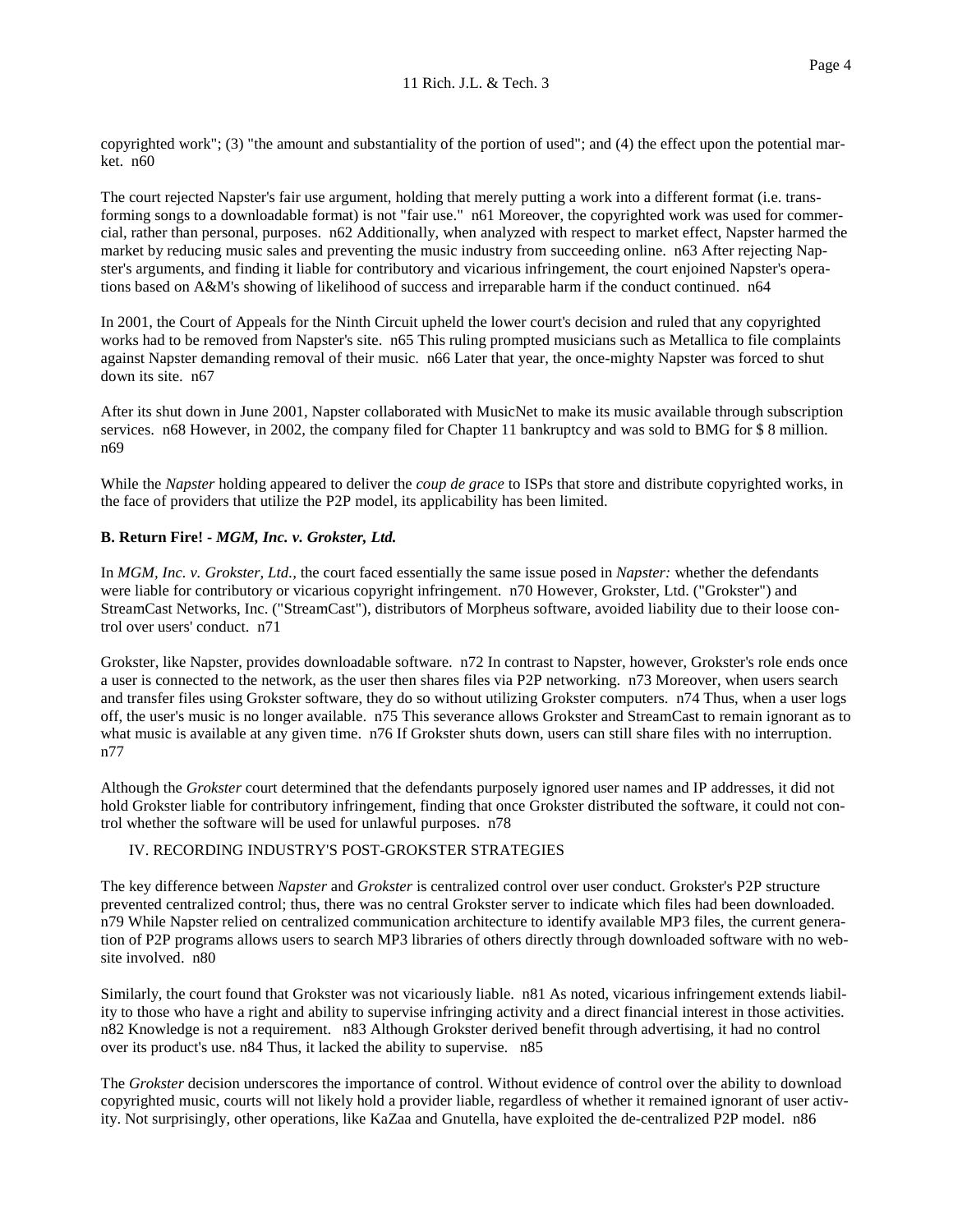The Court of Appeals for the Ninth Circuit recently upheld the district court's decision in *Grokster.* n87 It appears that P2P sharing, from the application provider's perspective, does not violate anti-infringement laws and that these provid- ers are safe barring an appeal and adverse ruling by the Supreme Court or contrary legislation from Congress. The movie industry currently faces a similar attack, and *Napster* and *Grokster* hold important lessons for Hollywood in its effort to stem movie piracy perpetrated via P2P networks.

 In light of the *Grokster* failure, as well as the increase of P2P popularity, the RIAA is now pursuing individual users. n88 In the summer of 2003, the music industry commenced a widespread, yet selective, offensive against individual downloaders. n89 The RIAA has since sued over 1900 users, with more than 400 users paying fines averaging \$ 3000. n90 In March 2004, the RIAA brought an additional 532 lawsuits against anonymous users, including eighty-nine indi- viduals from universities. n91 However, the RIAA was recently prohibited from bringing a single action against hun- dreds of anonymous users. n92 Instead, it must sue individually using the expensive and tedious "John Doe" method. n93 Despite this setback, the RIAA continues its fight. n94

 The RIAA's efforts have moved beyond U.S. borders to Australia, the home of KaZaa. n95 In March 2003, the Music Industry Privacy Investigations unit n96 obtained a court order allowing it to raid KaZaa's headquarters and executives' homes. n97 However, the RIAA was told that it could not review the seized documents until the matter resumed in U.S. federal court in the summer of 2004. n98 Nonetheless, while the RIAA continues the lengthy process of building its case, KaZaa remains a popular site for downloading music, though Nielsen/Netratings show that the lawsuit has had an effect on usage. n99

 While the recording industry continues to combat the still-existing sites that facilitate e-piracy, record sales continue to decline. n100 Although the decline slowed in 2003, retail sales dropped about 4.3%. n101 One suggested solution to remedy this decline is offering songs online to users at a low price. n102 Perhaps this is a wise move considering MP3 player sales have increased 56%. n103

 In 2003, Apple launched iTunes, which allows Mac and non-Mac users to download songs for \$ 0.99 each. n104 Online music stores like iTunes not only give consumers the option to download only the songs they desire without hav- ing to buy an entire album, they allow artists to release individual tracks without releasing a complete album. n105 At the conclusion of 2004's first quarter, Apple reported that iTunes sold 50 million songs, with 2.5 million more songs downloaded every week. n106 Following iTunes' success, new competitors, including Roxio's Napster and Mu-sicMatch, have entered the fray. n107

 The RIAA is continuing its campaign to educate users concerning the illegality of downloading pirated music. The mes- sage is simple: e-pirates are breaking the law and possibly ruining the music industry, and if consumers stop buying albums, the incentive for creativity evaporates (assuming the traditional album is the only available medium of expres- sion). The RIAA's campaign also emphasizes the effect that losses have not just on artists, executives, and producers, but also on "lesser" industry employees whose names never appear on a marquee. n108

 The RIAA's efforts appear to be working. According to a July 2004 survey, "64 percent of those surveyed believe it is illegal to make music from the computer available for others to download for free." n109 While this figure may indi- cate a true change in perception, it remains to be seen whether such knowledge equates to any decrease in illegal downloading. Film and music downloading sites and software applications are still quite popular; KaZaa was once downloaded more than 1.9 million times in a single week. n110

 The "education method" may have another important advantage: avoiding the ire of Internet terrorists. In March 2004, the RIAA's website shut down for five days due to a "MyDoom" virus attack. n111 Other attacks have occurred since 2002, when the music industry commenced its robust efforts to combat e-piracy. n112

 A final novel anti-piracy strategy is "spoofing." Spoofing inundates peer-to-peer networks with fake MP3 files that look exactly like valid files. n113 Once downloaded, the user attempts to listen to the music, and the "spoofed" MP3 either plays a damaged recording, an advertisement to buy the track, or nothing. n114 The hope is that users will become frus-trated and deterred from illegally downloading and instead take advantage of new, legal, downloading options. Despite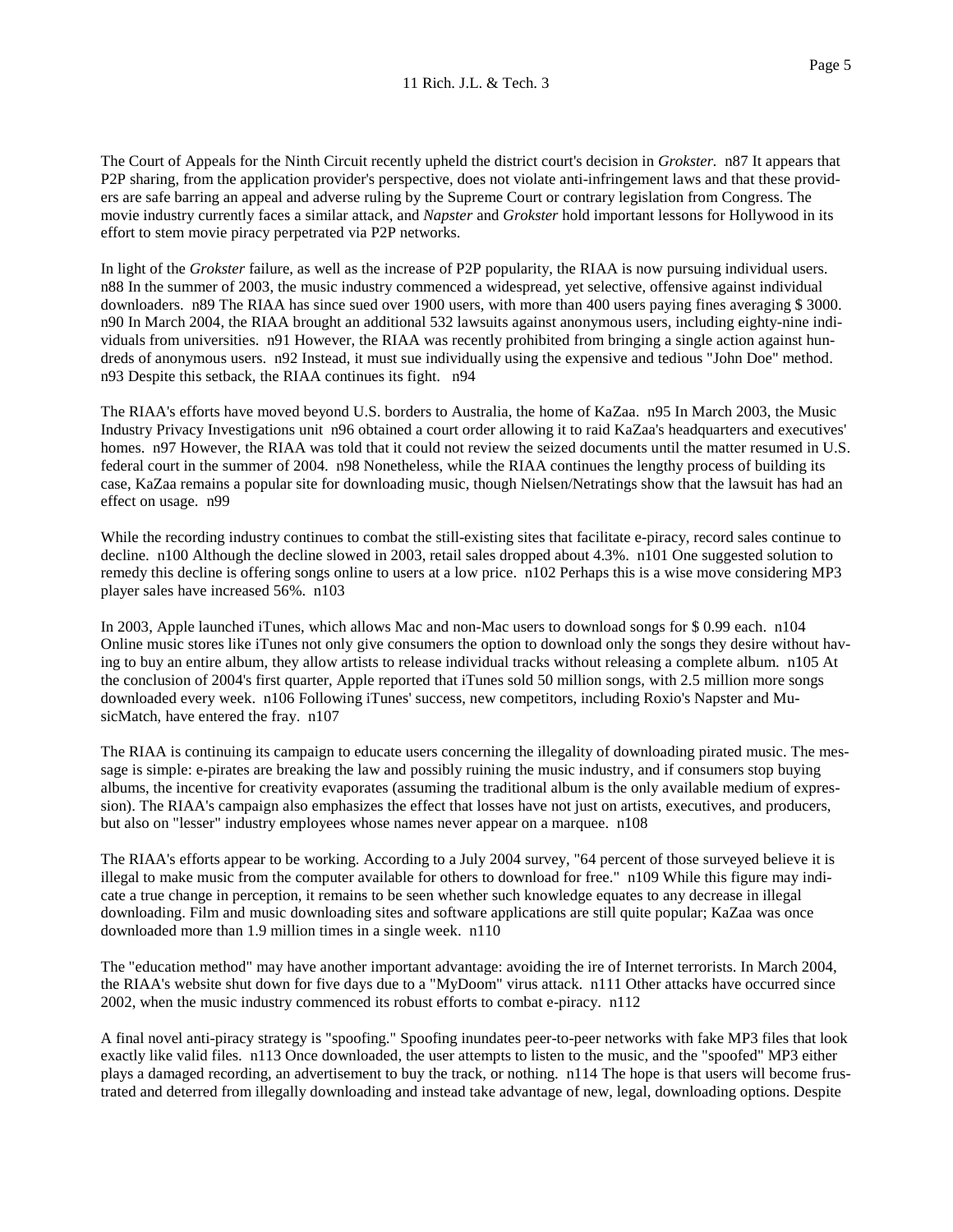these efforts, e-piracy continues to be a pervasive problem, and is now approaching the shores of Hollywood in full force.

### V. HOLLYWOOD FIGHTS BACK

 Though it took some time, high-speed Internet access and e-piracy ingenuity have caught up to the movie industry. Where it was once impractical to download an entire movie, this now can be done much more quickly. n115 Using a dial-up Internet connection, a user can download a movie in twenty-four hours, but a high-speed user can acquire a complete full-feature film in as little as one hour. n116 The question remains whether the music industry's tactics (*i.e.,*  litigation, education, and even spoofing) will aid the movie industry's battle to reclaim its annual \$ 3 billion loss to ille-gal Internet activity. n117 Its first line of defense, encryption, has already been breached.

### **A. Nightmare on E-Street: DeCSS, DivX, DVD-X and DVD-X Copy**

 The distribution of digital versatile disks ("DVDs") in the mid-1990s subjected the movie industry to an increased threat of digital piracy. n118 Foreseeing this possibility, DVD technology inventors Toshiba and Matsushita Electric Indus- trial Co., Ltd., created the Content Scramble System ("CSS"), an encryption coding system designed to prevent copying. n119 Later, the DVD Copy Control Association, Inc., was created to control the licensing of this innovation, but the code was quickly broken. n120

 In 1999, Jon Johansen (a k.a. "DVD Jon"), a Norwegian teen computer hacker, created a decryption code to counter CSS, known as DeCSS. n121 DeCSS enables individuals to copy DVDs to their hard drives, in a manner similar to music downloads. n122 Johansen claimed he developed the code solely for non-infringing purposes, *i.e.,* play-back of already purchased DVDs. n123 He subsequently made the technology available on the web, providing widespread ac- cess to digitized movies. n124 Although the widespread availability of DeCSS has sparked litigation spurred by the movie industry, these actions have had seemingly little effect on its disbursement.

 After his trial in Norway, urged partially by the Motion Picture Association of America ("MPAA"), n125 Johansen was acquitted of all charges, including charges that DeCSS was an illegal technology and its distribution over the Internet was illegal. n126 Today, this decryption technology is available on nearly one million Internet sites. n127

 Adding to the ease of downloading, DivX, a new file compression technology, allows a DVD to fit on a single CD that can be downloaded within hours. n128 DivX was copied from Microsoft by two hackers, and is available through movie downloading sites. n129 Although movie downloading was originally difficult because of time and size, n130 that is no longer the case.

#### **B. Decryption Technology Sparks Litigation**

 The development and dissemination of DeCSS and DivX subjects the movie industry to rampant piracy. n131 It is es- timated that approximately 400,000 to 600,000 movies are downloaded illegally each day. n132 In response, the MPAA, like the RIAA, has attacked DeCSS distributors in court. n133

 In two similar cases, *Universal City Studios, Inc. v. Reimerdes* and *Universal City Studios, Inc. v. Corley,* the MPAA sought to enjoin distributors from posting DeCSS and from creating hyperlinks to sites where the software could be obtained. n134 These cases were brought pursuant to the newly enacted DMCA, n135 which explicitly provides that a court "may grant temporary or permanent injunctions on such terms as it deems reasonable to prevent or restrain a vio-lation . . . ." n136

 Under the DMCA, an effort to "circumvent a technological measure" is defined as an effort "to descramble a scrambled work, decrypt an encrypted work, or otherwise to avoid, bypass, remove, deactivate, or impair a technological measure, without the authority of the copyright owner." n137 Universal argued that DeCSS fell within the DMCA's purview since it was designed for the sole purpose of descrambling, n138 thus violating the DMCA. n139 Agreeing with Uni- versal, the court in both cases granted injunctions, n140 finding that "DeCSS, a computer program unquestionably within the meaning of the statute . . . is a means of circumventing a technological access control measure," and thus, violates the DMCA. n141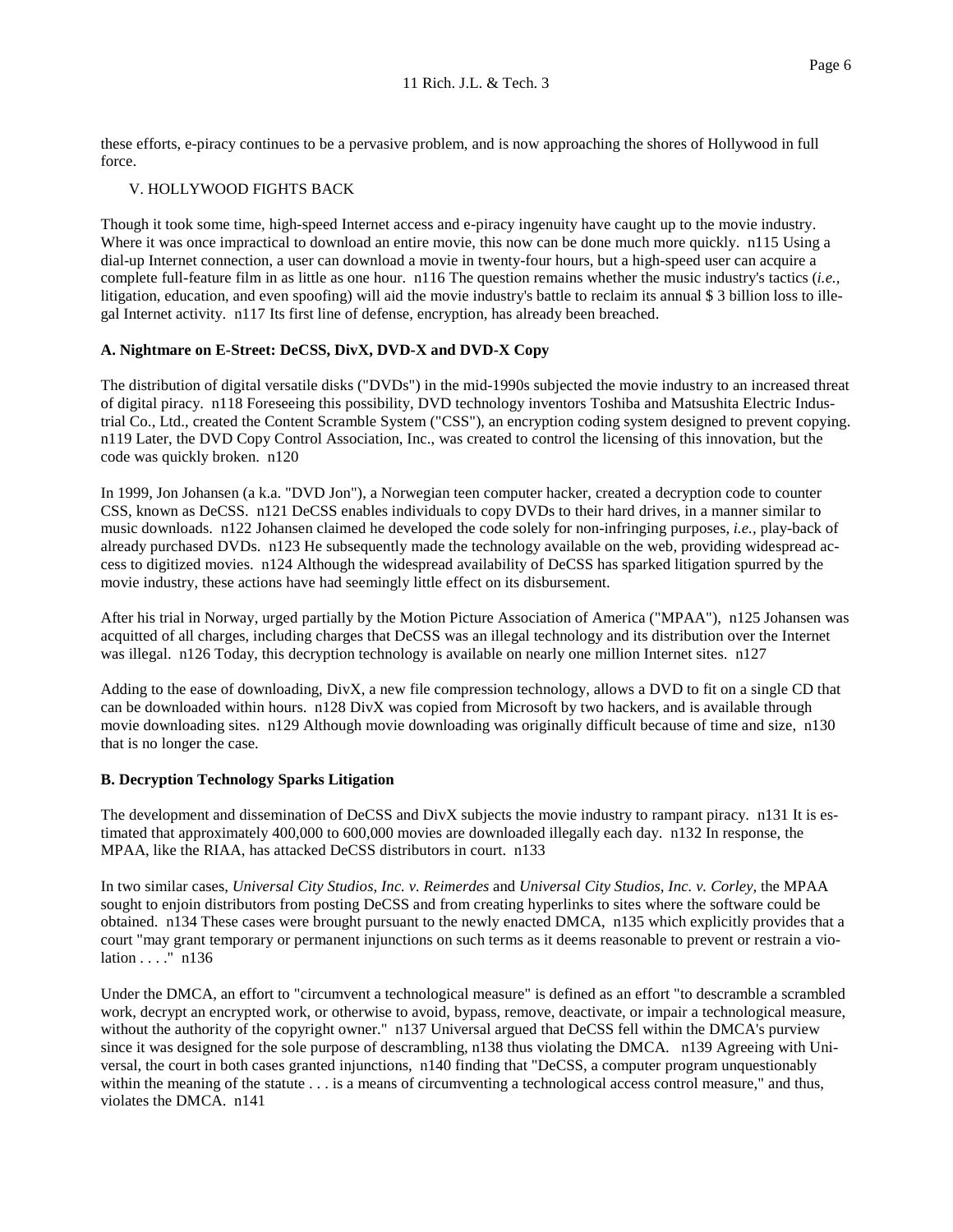DeCSS distributors responded by challenging the DMCA's validity, asserting their First Amendment free speech right to post DeCSS information on the web. n142 More specifically, in *Reimerdes* and *Corley,* these distributors claimed com- puter code is a form of expression deserving constitutional protection. n143 Although the court agreed that code is an expression to those able to read it, the court found the restriction (*i.e.,* the injunction) was narrowly tailored so as to not impermissibly infringe on the speaker's constitutional rights. n144

 In evaluating this claim, the Court of Appeals for the Second Circuit and the District Court for the Southern District of New York had to first determine whether an injunction would be content-based or content-neutral. n145 A content- based injunction precludes speech based on its substance, whereas a content-neutral injunction precludes speech regard- less of substance. n146 The two courts found the injunction on decryption technology to be content-neutral, thus the decision on whether it violated First Amendment rights required the court to balance the distributors' interest in provid- ing the technology against the studio's interest in enjoining the action. n147 Stated differently, the court had to deter- mine whether the injunction restricted no more First Amendment freedoms than necessary to serve a significant gov-ernment interest (*i.e.,* copyright protection)." n148

 Focusing on the DMCA's purpose, the two courts determined that the injunction would not regulate expression, but would regulate DeCSS's function as technology that promotes e-piracy. n149 The *Reimerdes* court accordingly stated that:

 as Congress' concerns in enacting the anti-trafficking provision of the DMCA were to suppress copyright piracy and infringement and to promote the availability of copyrighted works in digital form, and not to regulate the expression of ideas that might be inherent in particular anti-circumvention devices or tech-nology, this provision of the statute properly is viewed as content neutral. n150

 The court further noted that the consequences of allowing such expression in the digital age would mean that such in- formation could be sent to Internet users all over the world in a short time, thus regulation is necessary to further a sub-stantial government interest. n151

 Accordingly, the *Reimerdes* and *Corley* courts, and subsequent decisions, determined that injunctions concerning DeCSS dissemination are content-neutral restrictions necessary to further a substantial government interest, and that the DMCA is sufficiently narrowly tailored to regulate as little speech as necessary. n152 Finally, satisfying the final ele- ment in the determination of whether to issue injunctions, the courts found that irreparable harm would result should the injunctions not be issued, primarily for two reasons. n153 First, DeCSS effectively eliminates DVD copyright protec- tion, and thus without an injunction the studio would be forced to either accept piracy or expend resources innovating. n154 Second, the ability to download movies and then transfer and store the media decreases studio revenue. n155

 In February 2004, DVD-X and DVD-X COPY, popular decryption programs similar to DeCSS and DivX, were also found to violate the DMCA's anti-circumvention provisions. n156 In *321 Studios v. MGM,* a DVD-X and DVD-X COPY distributor n157 sought a declaration that its product did not violate the DMCA. n158 MGM counterclaimed, seeking the opposite. n159

 After citing and discussing *Reimerdes* and *Corley* at length, the court held that the software "avoided" and "bypassed" the DVD encoding scheme, CSS, within the meaning of the DMCA's provision proscribing such circumvention. n160 The court also rejected 321's argument that purchasers had permission to copy DVDs from the producers, n161 and its argument that copying merely constituted fair use. n162 Accordingly, as DVD-X and DVD-X COPY were held to vio- late the DMCA, the court enjoined 321's distribution of DVD-X and DVD-X COPY, and ordered that the company stop manufacturing, distributing, or otherwise trafficking DVD circumvention software within seven days of its February 19, 2004, order. n163

 Despite the *Reimerdes, Corley* and *321 Studio* rulings, it appears e-pirates have not been deterred. As history has shown, once the "genie is out" (or once millions of copies of DeCSS, DivX, DVD-X and DVD-X COPY are themselves avail- able for illegal download), it is nearly impossible to wrestle back into the lamp. n164 Hollywood must find other ways to fight e-piracy.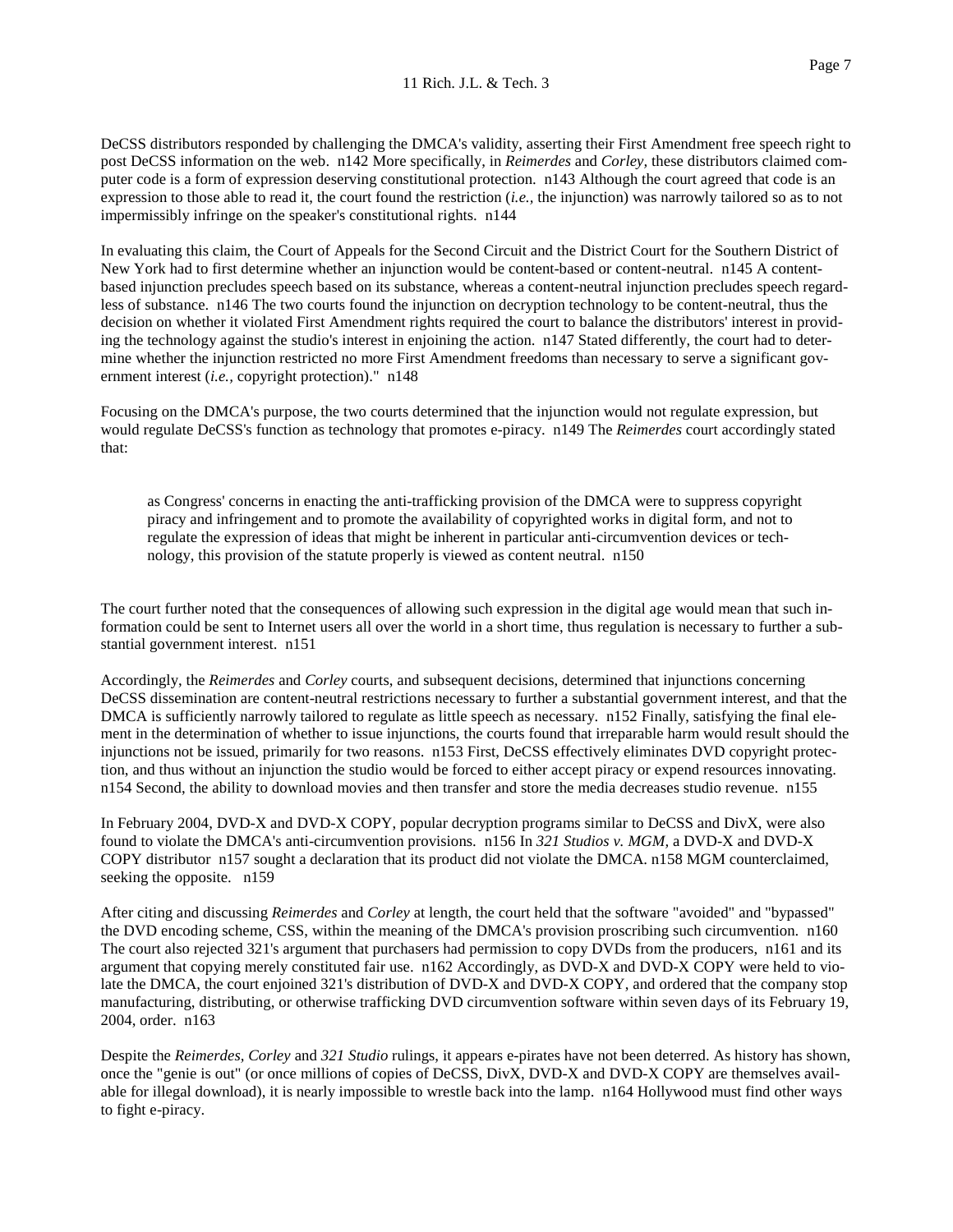# **C. Preventive Measures**

 To prevent losses resulting from premature dissemination of potential hit movies, studios are taking drastic measures. n165 In an effort to stop Tom Cruise's latest film, *The Last Samurai,* from making its way to the Internet before the sneak preview, Warner Brothers hand-delivered copies to projection rooms, searched theaters for recording devices, installed metal detectors, searched for and seized cameras and camera phones, and hired staff to walk the aisles with night-vision goggles. n166 Though drastic, these measures proved effective -- somewhat. Just days after its theatrical release, bootleg copies began surfacing on the web. n167

 Warner Brothers investigated and determined that the copy was filmed via camcorder in a U.S. theater. n168 An em- bedded tracking code indicated the theater from which it originated, but the studio released no specific information.  n169 Nonetheless, *The Last Samurai's* release was a success; however, as Warner Brothers later emphasized, its early web availability indicates how pervasive e-piracy has become. n170 Moreover, the studio's protective efforts under-score the frightening speed and efficiency with which movies can find their way to the web. n171

 It is estimated that Hollywood lost \$ 3.5 billion to illegal DVD downloading in 2003. n172 This loss is projected to increase to \$ 5.4 billion this year as the industry faces further technological development, which is rapidly diminishing the time it takes to download a movie. n173 Relatedly, blank CD sales in 2001 were up 40% from the previous year, indicating that blank CD demand has grown along with increased downloading capabilities. n174

 Despite technological "advances," many of those engaged in movie piracy feel that Hollywood has little to lose from this illegal downloading compared to the effects endured by the recording industry. n175 However, with the continual improvement of downloading technology, Hollywood studios will soon face the same problems. n176 Hollywood should take action now, perhaps something similar to the recording industry's remedial measures, to prevent the same lost revenues faced by the recording industry. n177 As discussed, the measures include litigation, education, and "spoofing," or lesser explored methods which espouse (rather than combat) the technology. n178 However, Hollywood must also look to the enemy within. n179

## **D. The Enemy Within -** *Oscar TM* **Implicated**

 An AT&T study published on September 13, 2003, *Analysis of Security Vulnerabilities in the Movie Production and Distribution Process,* examined the top fifty films in U.S. theaters that appeared online between January 1, 2002, and June 27, 2003. n180 The report evaluated web versions of movies, analyzing both sound and picture quality, as well as other effects of illegal copying and downloading. n181 Further, the report examined the dates when movies first ap- peared online in comparison with theatrical and home DVD/video release dates. n182 The report then hypothesized as to the online copies' origins. n183

 The study found that 77% of illegal copies originated within the industry, seven films appeared on the Internet prior to their theatrical release date, and 163 were available before the DVD/video release date. n184 The study also identified time periods when most leaks occurred: the two-week period surrounding the movie's theatrical release and the three-week period leading to DVD/video release. n185

 materialized threat comes an acquirable target. In early 2004, the FBI made its first movie bootlegging arrest. n186 The twist--the accused, Russell William Sprague, received "screeners" from actor and Academy of Motion Pictures Arts and Sciences ("the Academy") member Carmine Caridi. n187 The movies Caridi sent Sprague included *The Last Samurai, Something's Gotta Give,* and *Big Fish.* n188 Caridi sent the movies to Sprague, who copied them to DVD and returned the original movies to Caridi. n189 The results were shocking; the most privileged members of the film industry were perhaps its biggest threat. But with a

 Last year, in anticipation of bootlegging, the MPAA banned screener DVDs. n190 However, the ban was lifted after a court granted a temporary injunction to independent production companies that claimed the ban left them disadvantaged because their movies are not widely distributed. n191 In response, the Academy now requires *Oscar TM* voters to agree to keep the screeners for their private viewing, threatening expulsion from the Academy as a consequence for a viola-tion. n192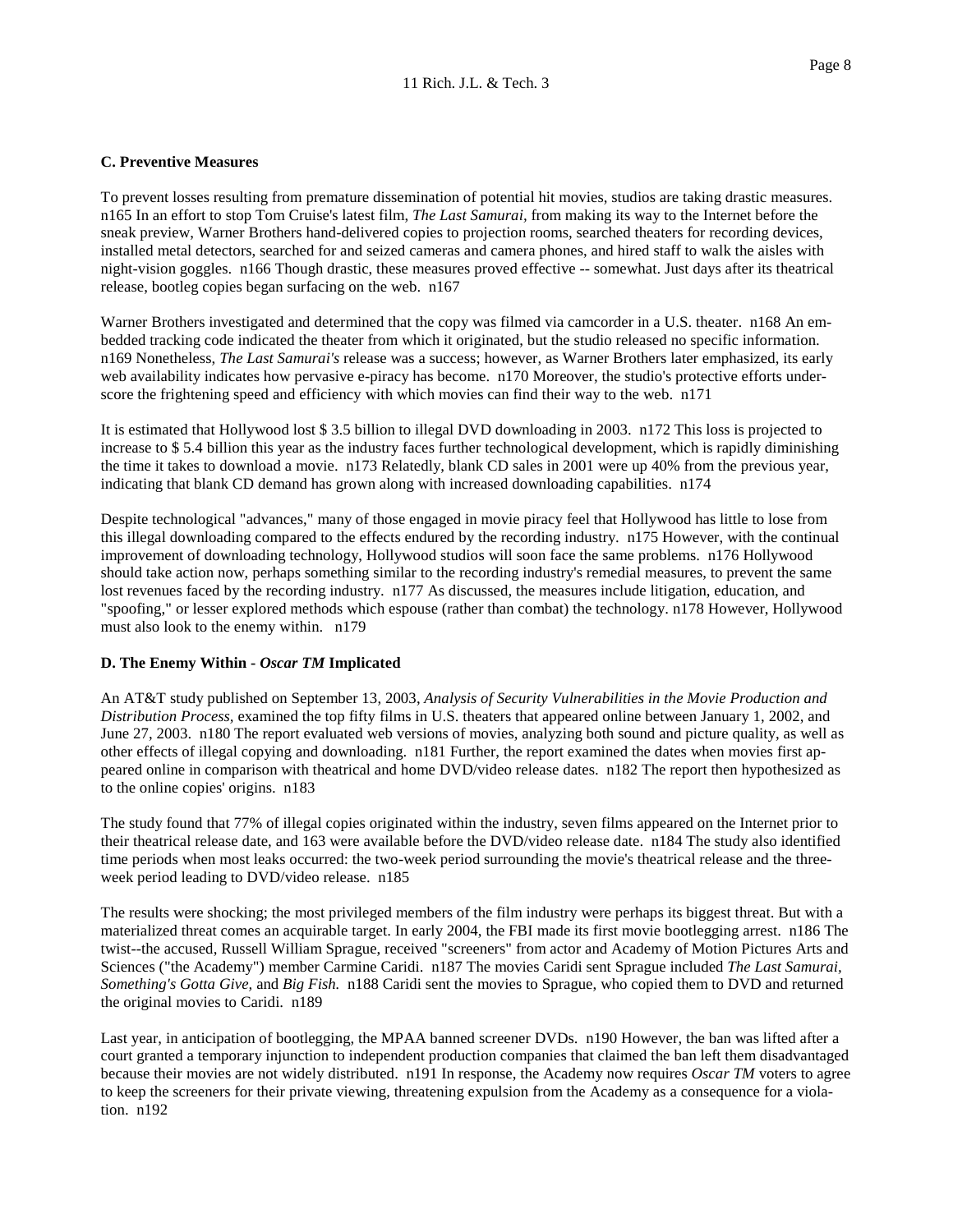### **E. If you can't beat 'em, join 'em - Hollywood Goes On-Line**

 To combat e-piracy and cash-in on the Internet, Hollywood has entered the online marketplace. n193 One distributor, Movielink, offers downloadable movies to pay-per-view members for \$ 4-\$ 5. n194 Once a user chooses a movie, he can view it at any point during the next thirty days, but once the file is opened, it must be watched within twenty-four hours or it will be automatically deleted. n195 In addition, the downloaded film is encrypted n196 to prevent a cus-tomer from burning the movie to DVD.

 The industry must now consider whether this alternative will convert current *illegal* downloaders. Today, a movie can be downloaded in hours, for free, and burned onto DVD before it is in theaters. n197 While such acts are illegal, the movie industry, unlike the music industry, has yet to prosecute illegal downloaders or create effective and profitable online alternatives. For the time being there appears to be nothing stopping e-pirates from taking advantage of free mov- ies. The only advantage to the "legal" on-line consumer over using a pay-per-view service is an earlier release date. Thus, Movielink and others may find themselves in direct competition with video stores, while offering little benefit to traditional movie rental (other than not having to leave one's house). n198

 Other "for-pay services" have entered the online market. However, the services available continue to restrict what members can do with the media. n199 To keep pace with illegal downloading, the music and movie industries must create better pay services.

### **F. Education - "Movies: They're Worth It"**

 In an effort to avoid the declining sales faced by the recording industry, the MPAA is striving to educate consumers about the effects of illegally downloading movies. n200 Such efforts include the creation of two MPAA websites, www.respectcopyrights.org and www.mpaa.com/anti-piracy, and various trailers shown at theaters portraying e-piracy's collateral effects. n201

 The MPAA's site, www.respectcopyrights.org, covers four effects of illegal movie downloading: direct harm to con- sumers if movies fail to make money, the effect movie decline will have on off-screen employees, computer vulnerabil-ity, and criminal risk. n202

## *i. You are cheating yourself!*

 First, the MPAA highlights the effects on the consumer. n203 The MPAA claims bootlegged movies lack quality, since they are often recorded by a camcorder. n204 Poor quality, the MPAA believes, should deter illegal downloading since the movie loses the "real movie experience." n205

 Moreover, if illegal downloading continues, fewer people will go to the movies and the number of profitable movies will decline. n206 As a result, studios will be forced to make fewer films, which, in turn, will harm consumer options. n207 Even now, according to the MPAA, only four out of every ten films make a profit. n208

 This sympathy-garnering effort, from an industry earning billions of dollars a year, appears to be receiving only a luke- warm reception. It is suggested that while users might agree that studios could stop making movies to cover their losses, studios will lack sympathy from consumers as long as top stars continue to earn millions of dollars per film.

## *ii. You are threatening the livelihood of thousands!*

 As the MPAA suggests, people other than actors, directors and producers are involved in the movie-making process. n209 Although illegal downloading may not be deterred by the studios or the major players--actors, executives and di- rectors--losing money, the MPAA hopes that for the harm e-piracy causes, consumers will appreciate that workers be-hind-the-scenes are at risk. n210

 Accordingly, the MPAA has produced several theatrical trailers, exhibiting various behind-the-scene workers discussing their jobs and the effects movie piracy will have on themselves and over 500,000 others in the field if illegal download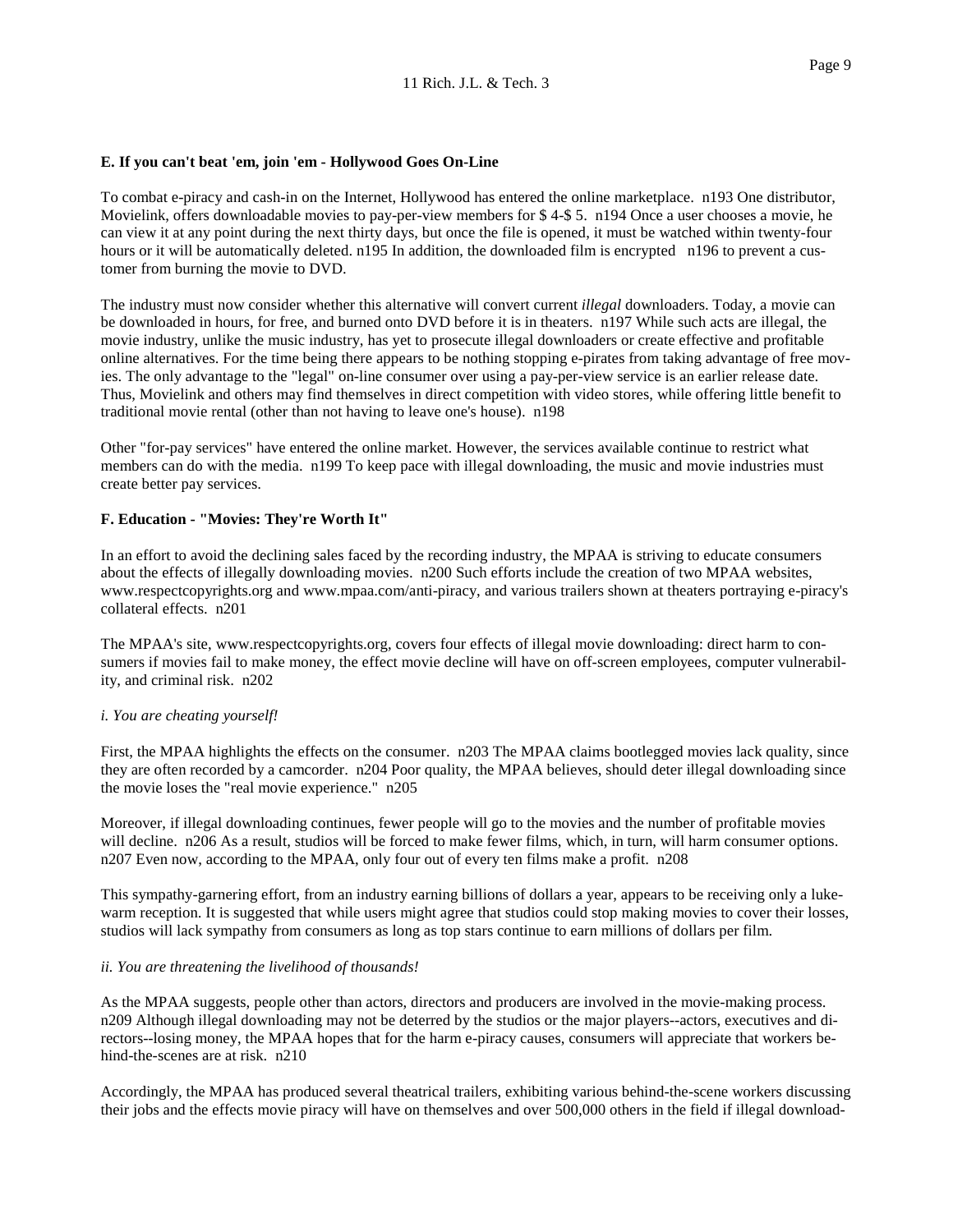ing continues. n211 These workers include a stunt man, a set painter, and a make-up artist. n212 Obviously, these trailers are another attempt to garner sympathy from consumers who may otherwise feel justified in downloading mov-ies, considering the fortunes made by some in the industry. The trailers' effects remain to be seen.

### *iii. Your computer is vulnerable!*

 Movie downloading, like music downloading, can be accomplished through P2P networking. n213 Though convenient and free, P2P networking has risks, including virus and worm susceptibility. n214 Personal information, such as bank records and social security numbers, may be compromised. n215 Also, once a user downloads a file, he may himself, perhaps unknowingly, become a pirated movie distributor and expose himself to civil and criminal liability. n216

 This fear factor, however, is unlikely to be a deterrent. Arguably, users know the risk of viruses and worms, but accept it by merely logging onto the web everyday. If Hollywood continues to be uncommitted to prosecuting violators civilly and criminally, its empty admonitions will continue to fall on deaf ears.

### *iv. You are breaking the law!*

 If caught, an e-pirate is subject to stiff penalties and fines; possibly years in prison and thousands of dollars in fines. n217 However, there is not yet a set precedent for enforcement of pirated movies that would lead individuals to believe such conduct has real consequences.

 In addition to the MPAA's four claimed effects, www.respectcopyrights.org also includes information regarding a new campaign sponsored by the MPAA and headed by Junior Achievement, Inc., entitled *What's the Diff?,* which is avail- able to middle school students. n218 Its purpose is to educate young people about the need to protect copyrights and to attach a stigma to illegal downloading. n219 The MPAA also provides links to profit-making websites where users can download movies legally, for a fee, including Cinemanow, Ifilm, Movieflix, and Movielink. n220

#### VI. RECENT E-PIRACY LEGISLATION

 The MPAA currently backs proposed legislation designed to impose strict penalties on e-piracy. n221 One proposal, an expansion of the No Electronic Theft Act, the Artists' Rights and Theft Prevention Act ("ARTPA"), would increase fines and prison sentences. n222 ARTPA specifically imposes harsher penalties on those who create or obtain movies prior to their theatrical release. n223 Hollywood's profits come from a carefully choreographed timing of distribution of the film across a variety of media, anchored by a film's theatrical release; thus, the incentive to curb illegal pre-release dissemination. n224

 Additionally, "starting in July 2005, all digital video-recording devices--including digital VCRs and digital tuners--will recognize a 'broadcast flag' encoded in the digital television stream. Recorders must then encode a flagged program so it cannot be shared from machine to machine or over the Internet." n225 This regulation is partially aimed at curbing the MPAA's problem of illegal redistribution of broadcast television. n226 For now, the MPAA backs the federal regula- tion, but opponents suggest the measures are constitutionally over inclusive and could include benign activities such as taping a show for a friend. n227 Finally, the proposed Piracy Deterrence and Education Act, would "ban unauthorized recording in movie theaters and includes harsh penalties if pre-released movies are swapped on P2P networks." n228

### VII. RECENT LITIGATION -- *RIAA V. VERIZON INTERNET SERVICES, INC.*

 To pursue apparent copyright infringers, the RIAA must individually identify the users using P2P programs who share and trade files. n229 The RIAA can easily find a user's screen name and trace the user to his ISP with his associated IP address. n230 But only the ISP can link the IP with a name and address. Once the link is made, the RIAA can contact, or even sue, the person. n231

Prior to *Verizon*, the RIAA frequently used the DMCA's subpoena provision n232 to "compel ISPs to disclose the names of subscribers whom the RIAA believed were infringing its members' copyrights." n233 Some ISPs complied with the RIAA's subpoenas and identified subscribers' names, and using the acquired information, the RIAA sent letters to and filed lawsuits against several hundred infringing individuals, "each of whom allegedly made available for download hundreds or in some cases thousands of .mp3 files." n234 One such targeted ISP was Verizon Internet Ser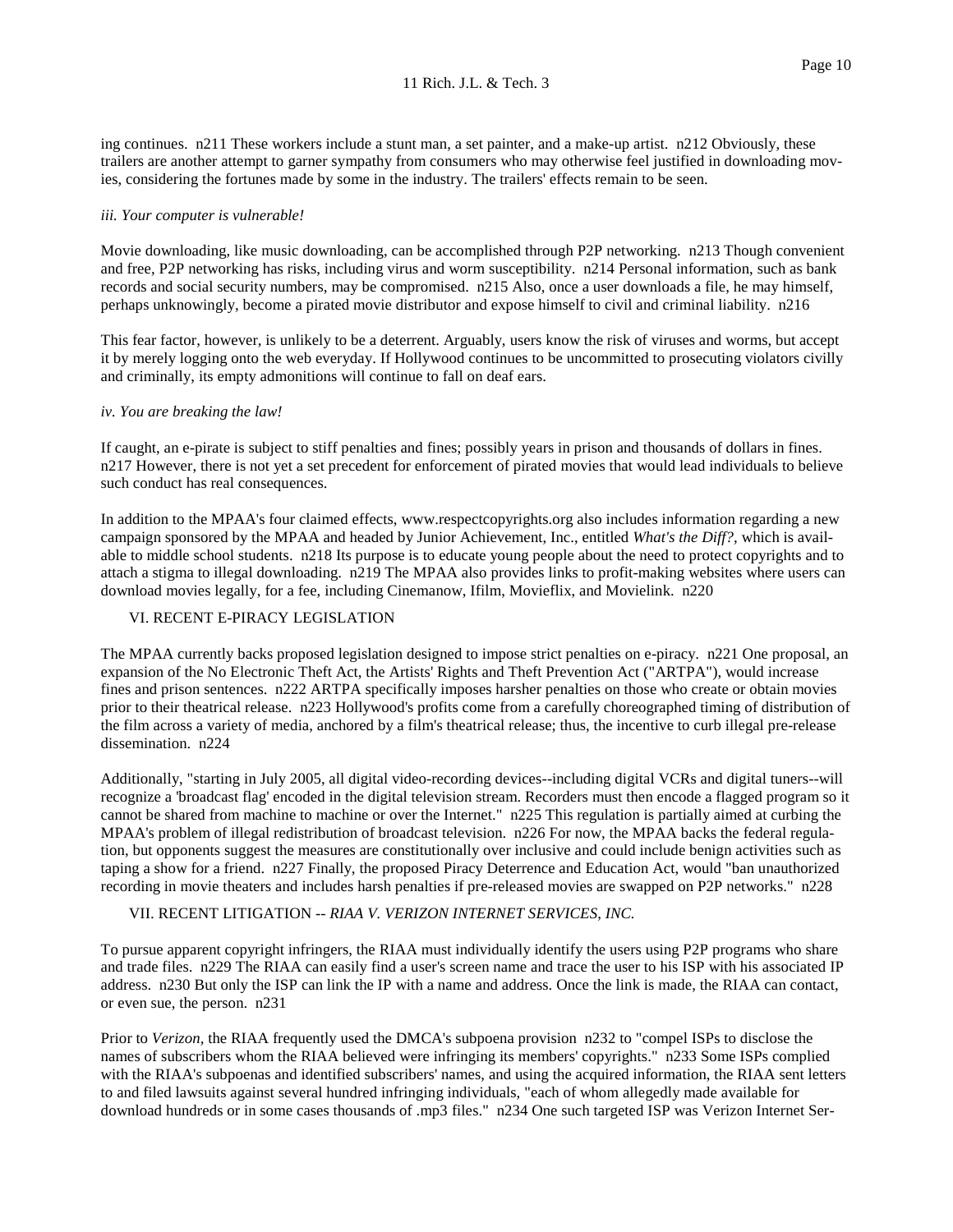vices. Verizon, however, drew a line in the sand, and in the summer of 2002 refused to comply with an RIAA subpoena. n235

 In defending its actions, Verizon argued that the DMCA precludes issuance of subpoenas to ISPs that merely act as conduits for P2P communications, since the subpoena request could not meet the requirement that such subpoenas con- tain "a copy of a notification [of claimed infringement, as] described in § 512(c)(3)(A)." n236 In particular, Verizon maintained that the RIAA's two subpoenas did not meet the requirements since Verizon is not storing the infringing material on its server, and it could not identify material "to be removed or access to which is to be disabled." n237 Since § 512(h)(4) makes satisfaction of the notification requirement a condition precedent to issuance, Verizon's argu-ment continued, the subpoenas were deficient. n238

 The Court of Appeals for the District of Columbia Circuit, following the *Napster* and *Grokster* logic, agreed with Veri- zon and held that DMCA subpoenas may only be issued to ISPs engaged in storing infringing material, and not to those merely acting as conduits. n239 As the court explained, the subpoena validity depends upon the copyright holder having given the ISP effective notification under  $\S 512(c)(3)(A)$ . n240 Thus, a subpoena may not be issued to a provider acting as a conduit for P2P sharing, which does not involve media storage. n241

 As the court sympathetically noted, the problem for the RIAA (and presumably the MPAA) lies in the language of the DMCA itself. n242 Congress did not likely foresee the application of § 512 to P2P file sharing when the DMCA was drafted, and had it foreseen P2P's development, it may have drafted the DMCA more broadly. n243 For the time being, however, issuance of § 512 subpoenas to an ISP acting as a P2P conduit is barred. n244

 Hollywood is losing its war against P2P conduits on two fronts. According to *Grokster,* ISP activities that facilitate P2P sharing are lawful n245 and, according to *Verizon,* their IP lists are secure. n246 So what now for Hollywood? Wait for Congress to act? Perhaps, such action was all but urged by the *Verizon* court:

 The stakes are large for the music, motion picture, and software industries and their role in fostering technological innovation and our popular culture. It is not surprising, therefore, that even as this case was being argued [September 16, 2003], committees of the Congress were considering how best to deal with the threat to copyrights posed by P2P file sharing schemes. n247

 Unfortunately, Congressional action will always be a step behind technological innovation. Rather, Hollywood must stop sailing against the wind and view the Internet for what it is: an opportunity. Hollywood must continue its educa- tional efforts and provide superior online alternatives to illegal downloading, or hope that Congress acts to protect its shores. It must become the innovator.

## VIII. CONCLUSION AND RECOMMENDATIONS - HIDDEN TREASURE

 To date, Hollywood's efforts to fight illegal downloading have not matched those of the recording industry--perhaps a wise move. It is difficult to foresee whether, and to what extent, the recording industry's litigation efforts will pay off. What is apparent is the increasing popularity of legal music and movie downloading operations, perhaps a result of the recording industry and Hollywood's education efforts. For example, Apple's iTunes has sold millions of songs, and other competitors are entering the market. n248 Also, a recent report indicated that traditional music sales were up 9.1% over the first three months of 2004, compared with the first three months of 2003. n249

 Unlike the recording industry, Hollywood's main focus appears to be consumer education. On June 14, 2004, the MPAA announced that it was launching a new phase of "aggressive education" concerning movie piracy. n250 Accord-ing to an MPAA press release:

 The new phase will feature ads in daily newspapers and consumer magazines across the country, as well as in more than 100 college newspapers. It will also include reaching out to parents, students and local groups to explain why movie piracy is illegal, how it impacts jobs and the economy and the conse- quences of engaging in illegal trafficking. Additionally, in the coming months, anti-piracy messages will appear in motion picture theaters across the country. n251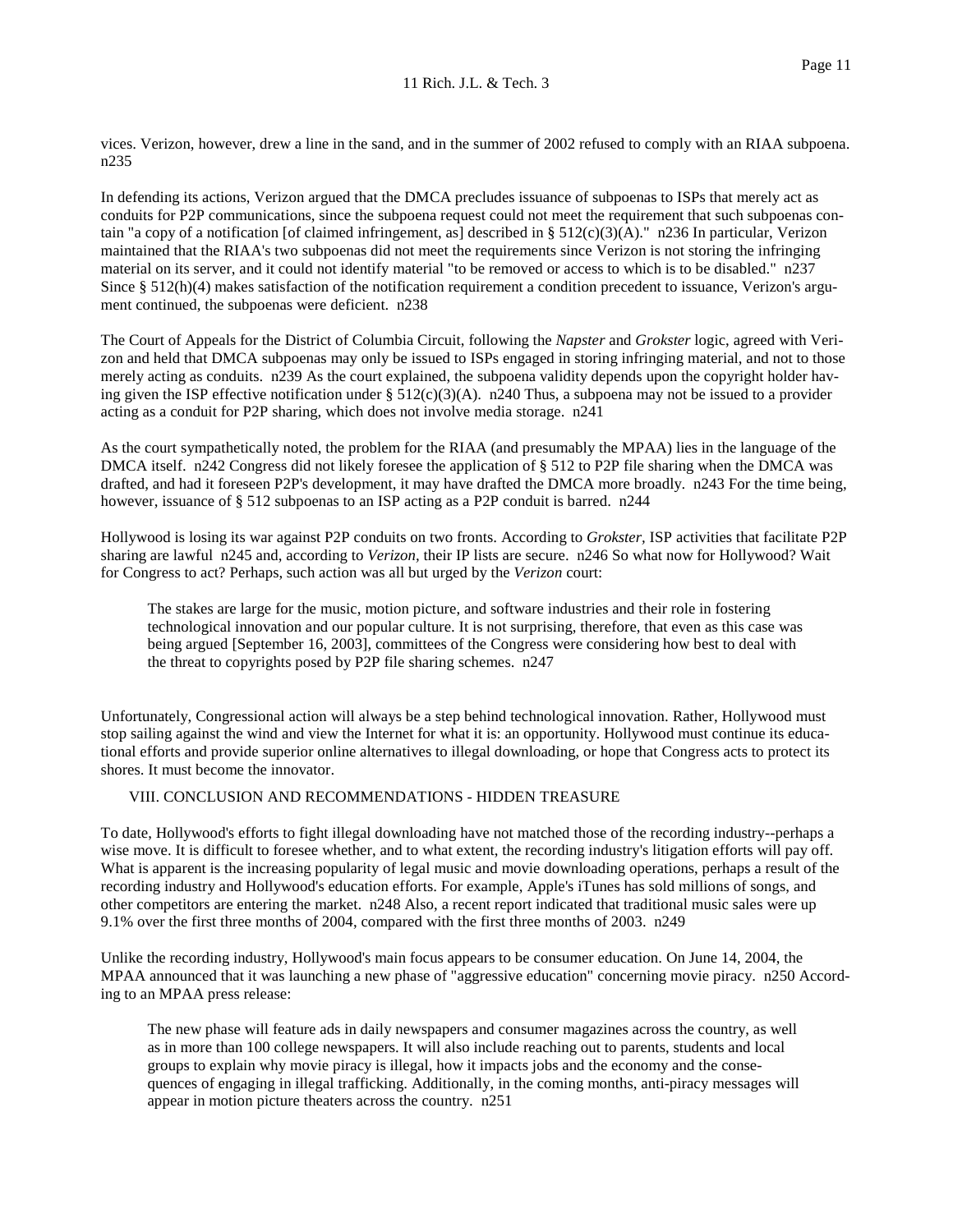MPAA president Jack Valenti further noted:

 We hope this ramped-up information/educational campaign will cause those who are taking films with- out permission to stop their illegal activity. But we will keep all of our options open, including legal ac- tion. If we don't react promptly to an ascending curve of illegal uploading and downloading soon to be reinforced with dazzling speeds rising from file-trafficking networks, we will live with an intense regret. We have to do more to convince that minority of people who are engaged in this unlawful and infringing activity of the wrongness of their conduct. We have to stem the tide of film theft online before it is too late, before it puts to peril the creative energy of the industry and the jobs of the nearly one million Americans who work within the movie industry. n252

 Valenti is correct; hackers and e-pirates will continue to circumvent and distribute. But he may be incorrect about stemming the tide before it is too late--it may be too late. As mentioned previously, 400,000 to 600,000 movies are ille- gally downloaded each day, and 39% of all adult Internet users (24% of all adult Americans) have high-speed Internet access at home. n253

 Along with its educational efforts, Hollywood must focus on capitalizing on the Internet's potential, perhaps using iTunes as a model. It is still unclear whether users will be affected by trailer warnings concerning illegal downloading, but consumers will always be interested in receiving a superior product. Hollywood, however, must address its continu- ing inability to release online movies sooner and concentrate on education as well as capitalization. With such access and seemingly ineffective litigation efforts, the MPAA's difficulty in deterring illegal downloading is not surprising. Thus, Hollywood must remain focused on both education and capitalization.

 To capitalize on the online phenomenon, Hollywood must innovate and distribute faster, must offer better services, and should not waste valuable resources and damage public goodwill by pursuing e-pirates in court. So far the MPAA has wisely refused to join the legal offensive, perhaps hoping to reap the benefits associated with high-profile music law- suits without having to take the heat from outraged parents and consumers. n254 This decision may be doubly wise since *Verizon,* as Hollywood would now find great difficulty in acquiring large numbers of individual targets for in- fringement lawsuits. n255 If Hollywood wishes to litigate, however, it should attack those responsible for the initial dissemination: the scrupulous insiders discussed above.

 Meanwhile, while Hollywood refuses to modernize and capitalize on the goldmine at their fingertips, technology con-tinues to decrease download time, and the number of computers flying the Jolly Roger grows.

#### **Legal Topics:**

 For related research and practice materials, see the following legal topics: Communications LawRelated Legal IssuesCopyrightComputer & Internet LawCopyright ProtectionCivil Infringement ActionsGeneral OverviewCopyright LawCivil Infringement ActionsInfringement OnlineGeneral Overview

#### **FOOTNOTES:**

 n1 Ms. Engelman is a third year law student at the Florida State University College of Law and a 2001 graduate of the University of Georgia with a B.A. in International Business and a minor in German.

 n2 Mr. Scott is a practicing attorney in Tallahassee, Florida, a 2002 graduate of the Florida State University College of Law, and received his B.S. in Business Administration--Economics from the University of Florida. He is a member of the Florida and Texas Bars.

 n3 Amanda Ripley, *Hollywood Robbery: How Does a Hit Movie Go from the Free Market to the Black Market?* Time *Retraces the Trail,* TIME, Jan. 26, 2004, at 56.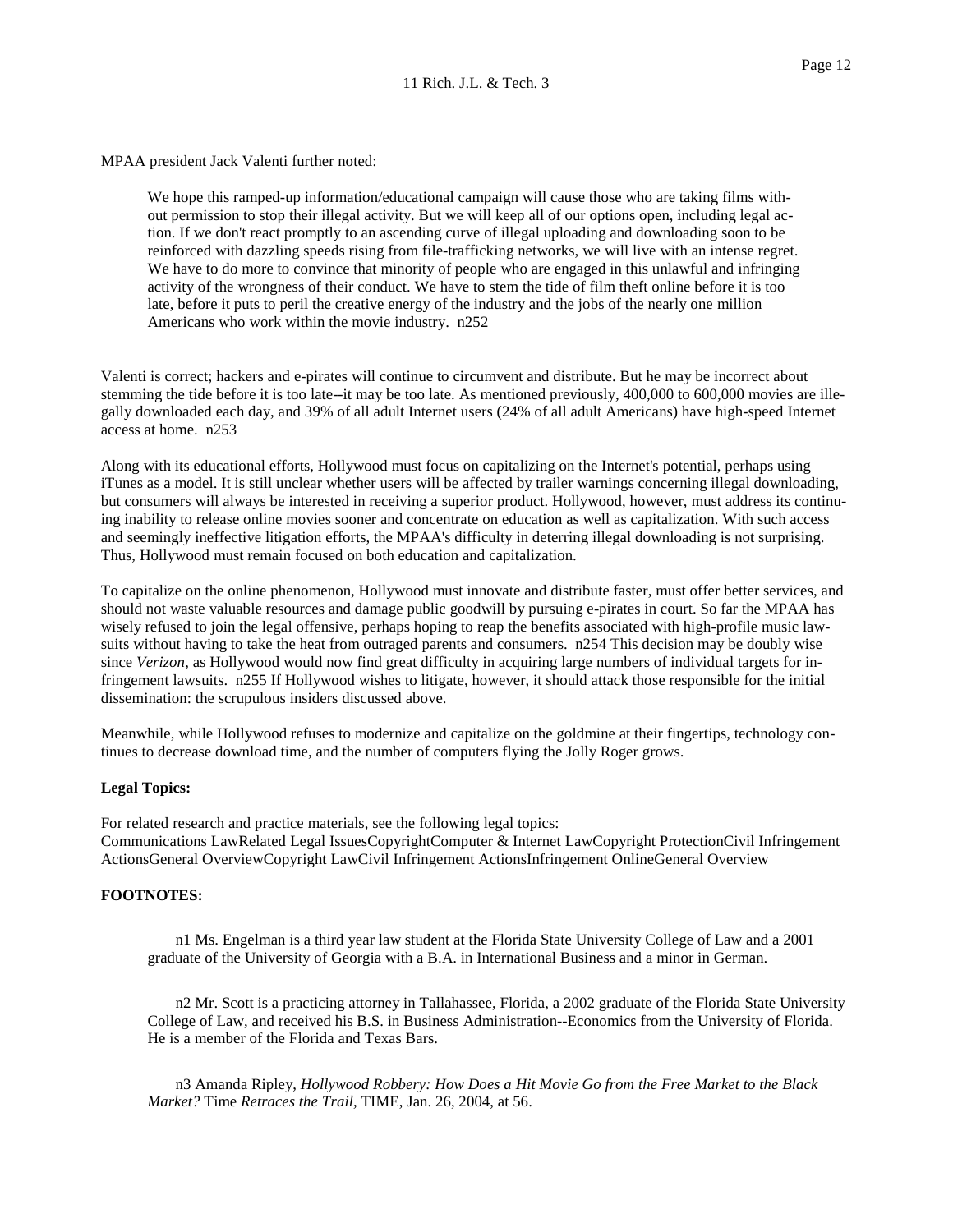n4 17 U.S.C. §§ 101-810 (2000).

n5 A&M Records, Inc. v. Napster, Inc., 239 F.3d 1004 (9th Cir. 2001).

n6 Recording Indus. Ass'n of Am. v. Verizon Internet Servs. Inc., 351 F.3d 1229, 1231 (D.C. Cir. 2003).

 n7 *See* Lev Grossman, *It's All Free!; Music! Movies! TV shows! Millions of People Download Them Every Day. Is Digital Piracy Killing the Entertainment Industry?,* TIME, May 5, 2003, at 60, 60-63.

 n8 Ripley, *supra* note 3, at 56; *Study: Music Piracy Has 5 Years of Growth,* CHI. TRIB., Sept. 23, 2003, at 12.

 n9 *See* Matthew C. Mousley, Note, *Peer-to-Peer Combat: The Entertainment Industry's Arsenal in its War on Digital Piracy,* 48 VILL. L. REV. 667, 674 (2003).

 n10 *See generally* 17 U.S.C. § 506(a) (2000) (includes criminal offenses, specifically criminal infringe-ment); 17 U.S.C. § 1201 (2000) (includes circumvention of copyright protection systems).

 n11 *See generally* A&M Records, Inc. v. Napster, Inc., 239 F.3d 1004 (9th Cir. 2001); Metro-Goldwyn- Mayer Studios, Inc. v. Grokster, Ltd., 259 F. Supp. 2d 1029 (C.D. Cal. 2003), *aff'd,* 380 F.3d 1154 (9th Cir. 2004).

 n12 Christian John Pantages, *Avast Ye, Hollywood! Digital Motion Picture Piracy Comes of Age,* 15 TRANSNAT'L LAW 155, 163 (Winter 2002).

 n13 Larry Dobrow, *Broadband Growth Numbers Spur Contention* (August 6, 2004), *at*  visited October 3, 2004). http://www.mediapost.com/dtls\_dsp\_news.cfm?cb=050942P&newsID=263077&newsDate=08/06/2004 (last

 n14 Beatrice E. Garcia, *More Users Surfing Web at High Speed,* MIAMI HERALD, May 19, 2003, at 3A, *available at*  http://www.siliconvalley.com/mld/siliconvalley/5892656 htm?template=contentModules/printstory.jsp.

 n15 Press Release, Motion Picture Association of America, MPAA Launches New Phase of Aggressive Education Campaign Against Movie Piracy (June 15, 2004), *at* http://www respectcopyrights.com/FINAL\_6-15 04\_STOPP\_%20Press\_Release.doc.

 n16 *See* Tom Hays, *Cop Shooting Casts Light on Piracy Battle* (June 19, 2004), *at*  http://www.infoshop.org/inews/stories.php?story=04/06/21/1528235.

 n17 *See generally* Metro-Goldwyn-Mayer Studios, Inc. v. Grokster, Ltd., 259 F. Supp. 2d 1029 (C.D. Cal. 2003), *aff'd,* 380 F.3d 1154 (9th Cir. 2004) (granting defendant software vendors' motions for summary judg-ment on claims of copyright infringement).

n18 U.S. CONST. art. I, § 8, cl. 8.

n19 17 U.S.C. § 302(a) (2000).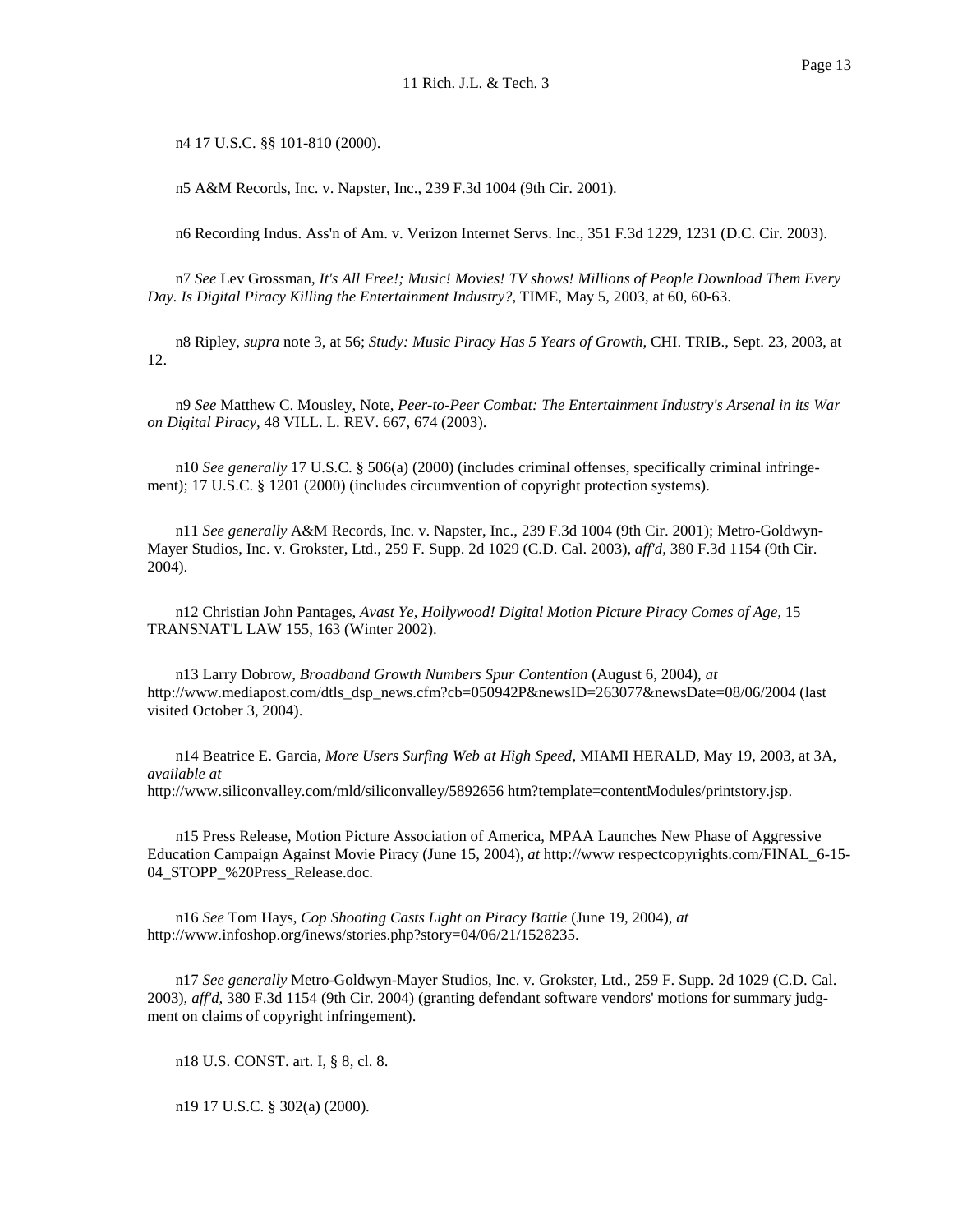n20 *Id.* § 106 (listing the exclusive rights of copyright owners).

n21 *Id.* § 501(b).

n22 *Id.* § 506; 18 U.S.C. § 2319 (2000).

n23 17 U.S.C. §§ 107-08 (2000).

n24 Mousley, *supra* note 9, at 678.

n25 *See* 17 U.S.C. § 505(a).

n26 Mousley, *supra* note 9, at 678.

n27 Pub. L. No. 105-304, 1122 Stat. 2680 (1998) (codified as amended in scattered sections of 17 U.S.C.)

n28 *See* Mousley, *supra* note 9, at 679.

 n29 World Intellectual Property Organization: Copyright Treaty, Dec. 20, 1996, 36 I.L.M. 65; *see also* 321 Studios v. Metro-Goldwyn-Mayer, Inc., 307 F. Supp. 2d 1085, 1093-94 (N.D. Cal. 2004).

n30 Mousley, *supra* note 9, at 680.

n31 17 U.S.C. § 1201(a)(1)(A) (2000); *see also* Mousley, *supra* note 9, at 679.

n32 17 U.S.C. § 1201(a)(2)(A) (2000); *see also* Mousley, *supra* note 9, at 679.

n33 § 1204(a)(2); *see also* Mousley, *supra* note 9, at 679.

n34 *See* Mousley, *supra* note 9, at 680 (discussing criticism and consumer group opponents of the DMCA).

 n35 17 U.S.C. § 512(h) (2000); *see also* Recording Indus. Ass'n of Am. v. Verizon Internet Servs. Inc., 351 F.3d 1229 (D.C. Cir. 2003) (holding that a subpoena could be issued only to an ISP engaged in storing on its servers material that was infringing or the subject of infringing activity, and not to a mere conduit ISP).

 n36 *See generally* A&M Records, Inc. v. Napster, Inc., 239 F.3d 1004 (9th Cir. 2001) (granting preliminary injunction and preliminarily enjoining defendant from enabling Internet users to copy, download and distribute copyrighted music); *see also* Metro-Goldwyn-Mayer Studios, Inc. v. Grokster, Ltd., 259 F. Supp. 2d 1029 (C.D. Cal. 2003), *aff'd,* 380 F.3d 1154 (9th Cir. 2004) (denying plaintiffs' actions for copyright infringement against defendants software vendors due to lack of control over networks and infringing use of users).

n37 *Napster,* 239 F.3d at 1004.

n38 *See id.* at 1012.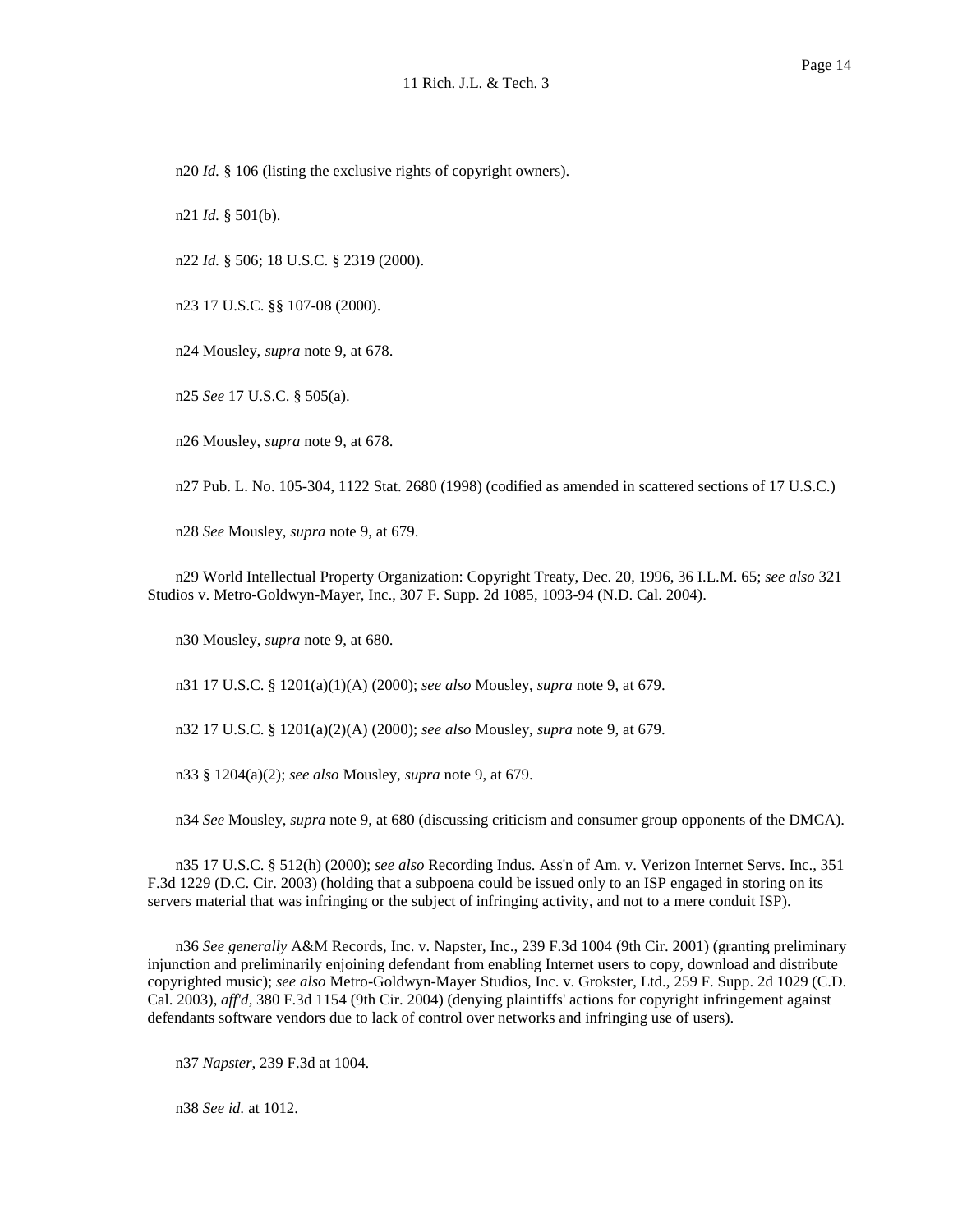n39 *Id.* 

n40 *Id.* 

n41 *Id.* 

n42 *Id.* at 1019.

n43 *Id.* 

n44 *Id.* at 1019-20.

n45 *Id.* at 1020.

n46 *Id.* 

n47 *Id.* 

n48 *Id.* 

n49 *Id.* at 1021-22.

n50 *Id.* at 1022.

n51 *Id.* 

n52 *Id.* at 1023.

n53 *Id.* 

n54 *Id.* 

n55 *See id.* at 1020, 1023.

n56 *Id.* at 1023.

n57 *Id.* at 1024.

n58 *Id.* at 1014.

n59 17 U.S.C. § 107 (2000).

n60 *Napster,* 239 F.3d at 1014.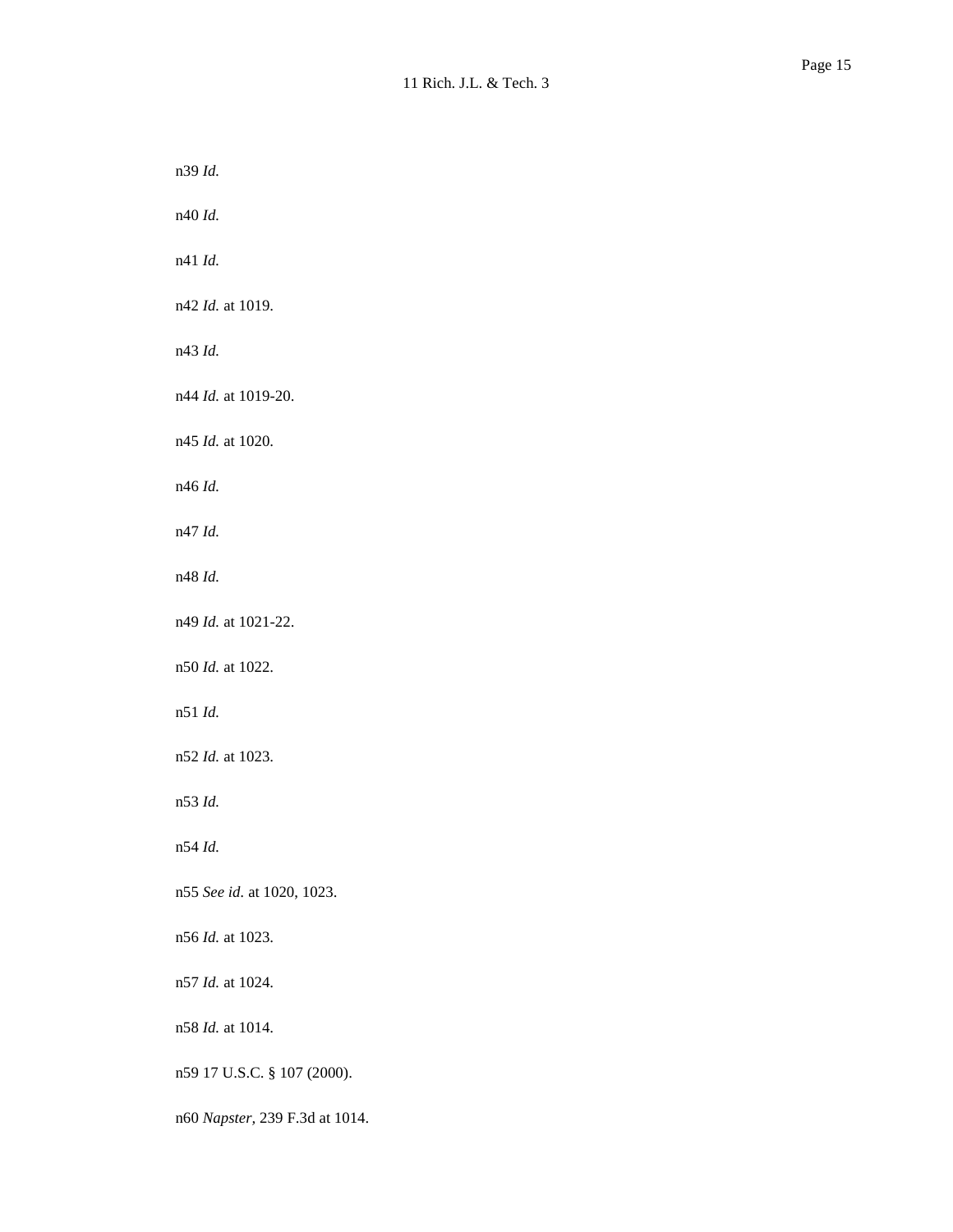n61 *Id.* at 1015. n62 *Id.*  n63 *Id.* at 1016. n64 *Id.* at 1029. n65 *Id.* 

 n66 BBC News, *Metallica Joins New Napster Attack* (Mar. 29, 2001), *at*  http://news.bbc.co.uk/1/hi/entertainment/new\_media/1249347.stm (last visited June 21, 2004).

 n67 Associated Press, *Napster Still Offline* (July 21, 2001), *available at*  http://www.cbsnews.com/stories/2001/07/12/tech/main301149.shtml.

 n68 Michael Singer, *Napster Joins MusicNet Service* (June 6, 2001), *at* http://wwwInternetnews.com/ec-news/article.php/77981 (last visited June 21, 2004).

 n69 Michael Singer, *Napster Sold for \$ 8 Million* (May 17, 2002), *at*  http://siliconvalley.Internet.com/news/article.php/1140801 (last visited June 21, 2004).

n70 *Grokster,* 259 F. Supp. 2d at 1029.

n71 *Id.* 

n72 *Id.* at 1032.

n73 *Id.* at 1040.

n74 *Id.* 

n75 *Grokster,* 259 F. Supp. 2d at 1045.

n76 *See id.* 

n77 *Id.* at 1041.

n78 *Id.* at 1043.

n79 *Id.* at 1040.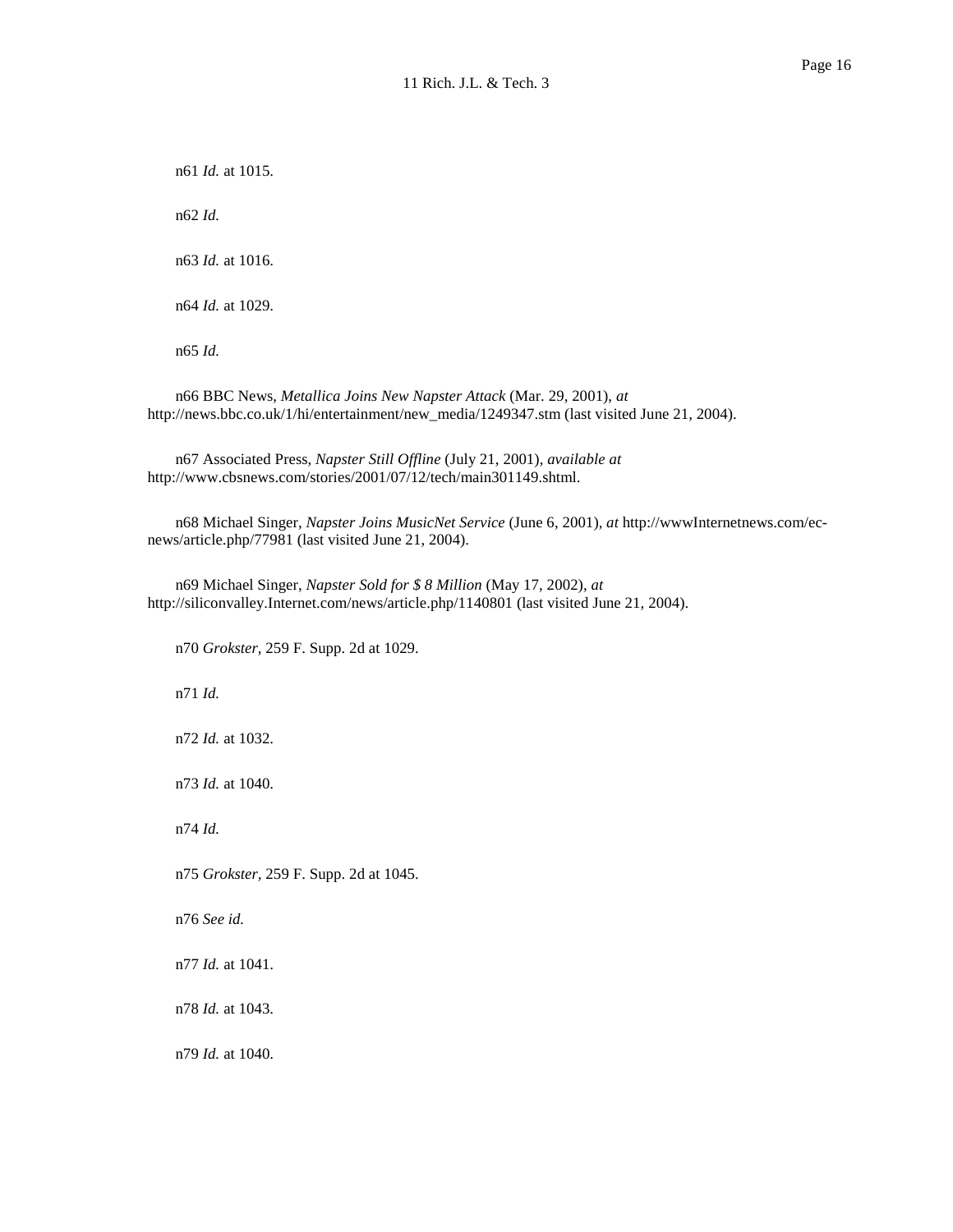n80 Recording Indus. Ass'n of Am. v. Verizon Internet Servs. Inc., 351 F.3d 1229, 1232 (D.C. Cir. 2003) (citing Douglas Litchman & William Landes, *Indirect Liability for Copyright Infringement: An Economic Per-spective,* 16 HARV. J.L. & TECH. 395, 403, 408-09 (2003)).

n81 *Grokster,* 259 F. Supp. 2d at 1043.

n82 *Id.* (citing *Napster,* 239 F.3d at 1022).

n83 *Id.* (citing Adobe Sys., Inc. v. Canus Prods., Inc., 173 F. Supp. 2d 1044, 1049 (C.D. Cal. 2001)).

n84 *Id.* at 1044-45.

n85 *Id.* at 1045-46.

n86 *See* Grossman, *supra* note 7, at 60.

n87 Metro-Goldwyn-Mayer Studios, Inc. v. Grokster, Ltd., 380 F.3d 1154 (9th Cir. 2004).

 n88 John Borland, *New RIAA File-swapping Suits Filed,* CNET News, (Mar. 23, 2004). *at*  http://news.com.com/2100-1027-5177933.html.

n89 Nick Wingfield & Ethan Smith, *The High Cost of Sharing,* WALL ST. J., Sept. 9, 2003, at B1.

n90 Borland, *supra* note 88.

n91 *Id.* 

n92 *Id.* 

n93 *Id.* 

n94 *Id.* 

 n95 Abby Dinham, *Sharman May Appeal Court Ruling,* CNET News, (Mar. 4, 2004), *at*  http://news.com.com/2100-1027-5170198.html

 n96 The MIPI is run by the Australian Recording Industry Association to oversee all music piracy issues in the music industry. Australian Competition and Consumer Commission, *Music Industry Piracy Investigations: Description, at* http://www.accc.gov.au/content/index.phtml/itemId/288585/fromItemId/340639 (last visited Sept. 4, 2004).

 n97 Sam Varghese, *Kazaa Case: Access to Seized Materials Delayed,* The Age, (Mar. 24, 2004), *at*  http://www.theage.com.au/articles/2004/03/24/1079939686550.html

n98 *Id.*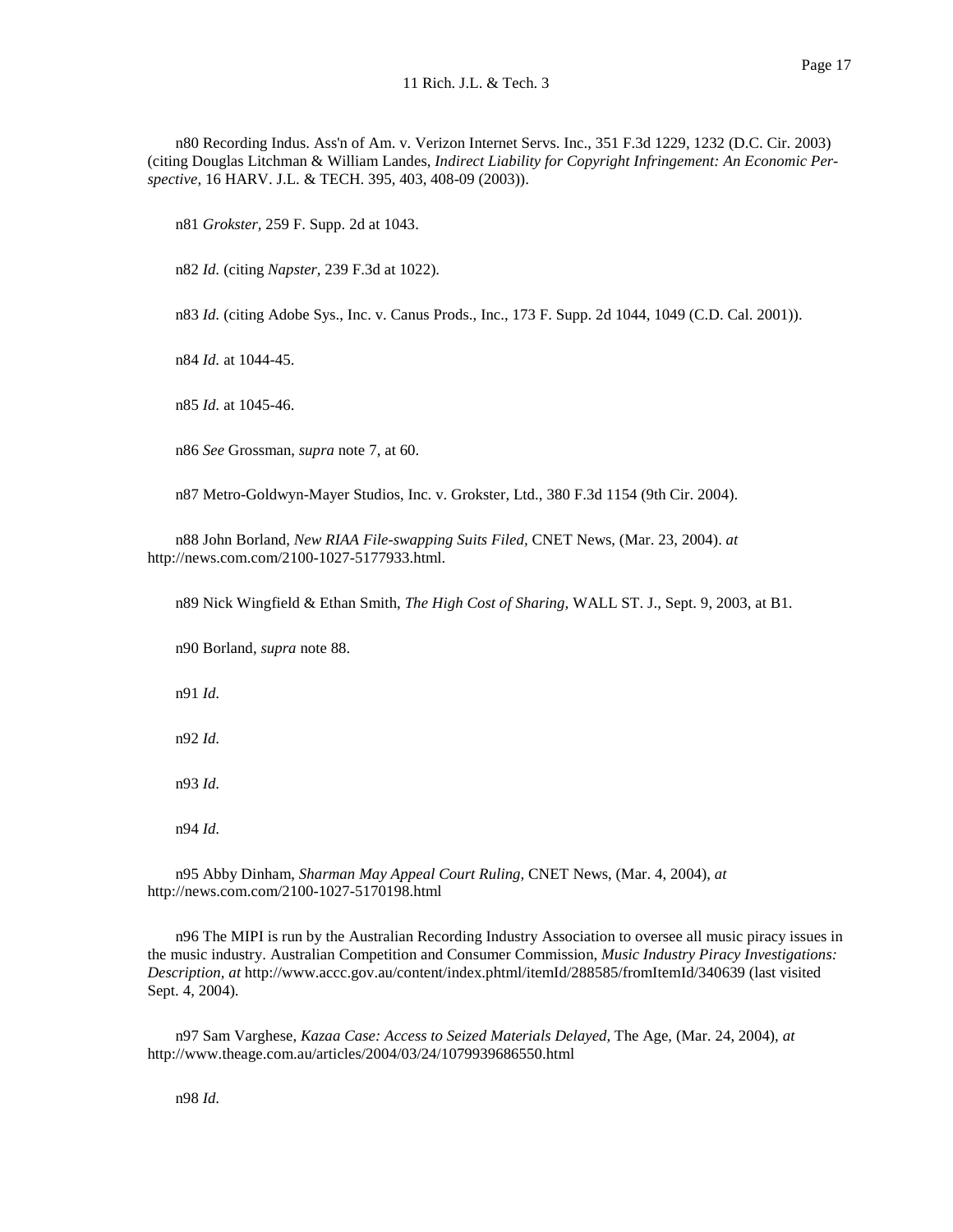n99 "The Kazaa software, the most popular file-trading application, also saw usage fall 15 percent, from 6.5 million to 5.5 million unique users [the week ending June 29, 2004], according to Neilson/Netratings." John  Borland, *RIAA Threat May Be Slowing File Swapping,* CNET News, (July 14, 2003), *at*  http://news.com.com/RIAA+threat+may+be+slowing+file+swapping/2100-1027\_3-1025684.html.

 n100 John Borland, *Record Sales Down, But Seen as Stabilizing,* CNET News, (Mar. 4, 2004), *at*  http://news.com.com/2110-1027-5169904.html.

n101 *Id.* 

n102 *See id.* 

n103 *See* Grossman, *supra* note 7, at 64.

 n104 Leander Kahney, *Apple Launches Paid Music Service,* (Apr. 28, 2003), *at*  http://www.wired.com/news/business/0,1367,58656,00 html.

n105 *Id.* 

 n106 *See* Ina Fried, *Apple's iTunes Sales Hit 50 Million,* (Mar. 15, 2004), *at* http://news.com.com/2100 1027\_3-5173115.html.

n107 *Id.* 

n108 *See generally* Motion Picture Association of America, *supra* note 15.

 n109 Grant Gross, *RIAA Files 896 New File-Trading Lawsuits,* (Aug. 25, 2004), *at*  http://www.thestandard.com/article.php/20040825203958223.

 n110 John Borland, *New RIAA File-Swapping Suits Filed,* (Mar. 23, 2004), *at* http://zdnet.com.com/2100 1104\_2-5177933.html.

 n111 Alex Viega, *Recording Industry Web Site Apparently Downed for Five Days by Virus,* DETROIT NEWS, (Mar. 23, 2004), *at* http://www.detnews.com/2004/technology/0403/24/technology-99755 htm.

n112 *Id.* 

 n113 Katie Dean, *Academics Patent P2P Spoofing,* WIRED NEWS, (May 8, 2004), *at*  http://www.wired.com/news/digiwood/0,1412,63384,00 html.

n114 *Id.* 

 n115 *See* Pantages, *supra* note 12, at 156; Ted Greenwald, *Decoding the Codes,* WIRED MAG., (Aug. 1999), *available at* http://www.wired.com/wired/archive/7.08/codecs html (explaining methods of quicker downloading).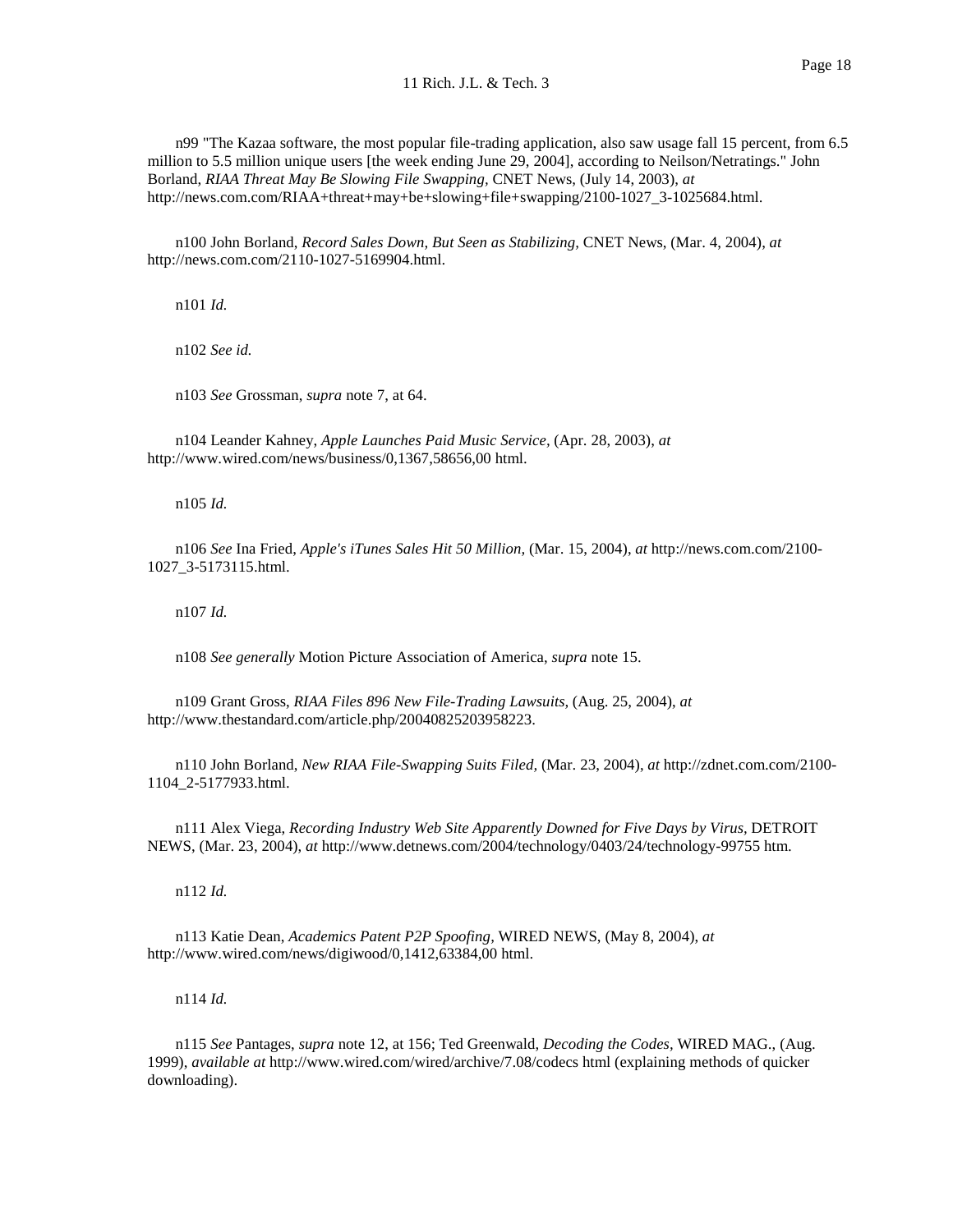n116 *See* Pantages, *supra* note 12, at 156.

 n117 Motion Picture Association of America, Statement on Anti-Piracy, *at* http://www.mpaa.org/anti-piracy/index htm (last visited Sept. 21, 2004).

n118 Pantages, *supra* note 12, at 162-63.

 n119 DVD Copy Control Ass'n. v. Bunner, 75 P.3d 1, 6 (Cal. 2003), *rev'd,* 10 Cal. Rptr. 3d 185 (Cal. Ct. App. 2004).

n120 *Bunner,* 75 P.3d at 7.

n121 *Id.* 

n122 Pantages, *supra* note 12, at 163.

 n123 *See generally* John Leyden, *DVD Jon Is Free - Official,* THE REGISTER (Jan. 7, 2003) (discussing the holding of the Norwegian court on the charges filed by the Norwegian Economic Crime Unit against Jon Johansen for producing the DeCSS DVD decryption utility), *at*  http://www.theregister.co.uk/content/4/28749.html.

 n124 *See Bunner,* 75 P.3d at 7 (discussing the posting of the DeCSS software by Jon Johansen on the Inter-net to enable users to distribute movies).

 n125 The Motion Picture Association of America, Inc. (MPAA) serves as the voice and advocate of the American motion picture, home video and television industries from its offices in Los Angeles and Washington, D.C. These members include Buena Vista Pictures Distribution, Metro-Goldwyn-Mayer Studios Inc., Paramount Pictures, Sony Pictures Entertainment Inc., Twentieth Century Fox Film Corporation, Universal Studios, and Warner Bros. Entertainment, Inc. *See generally* Motion Picture Association of America, *supra* note 15.

n126 Leyden, *supra* note 123.

n127 Pantages, *supra* note 12, at 164.

n128 *Id.* 

n129 *Id.* at 164-65.

n130 *Id.* at 162.

n131 *Id.* at 165.

n132 Grossman, *supra* note 7, at 60.

 n133 *See* Universal City Studios, Inc. v. Corley, 273 F.3d 429 (2d Cir. 2001); Universal City Studios, Inc. v. Reimerdes, 111 F. Supp. 2d 294 (S.D.N.Y 2000).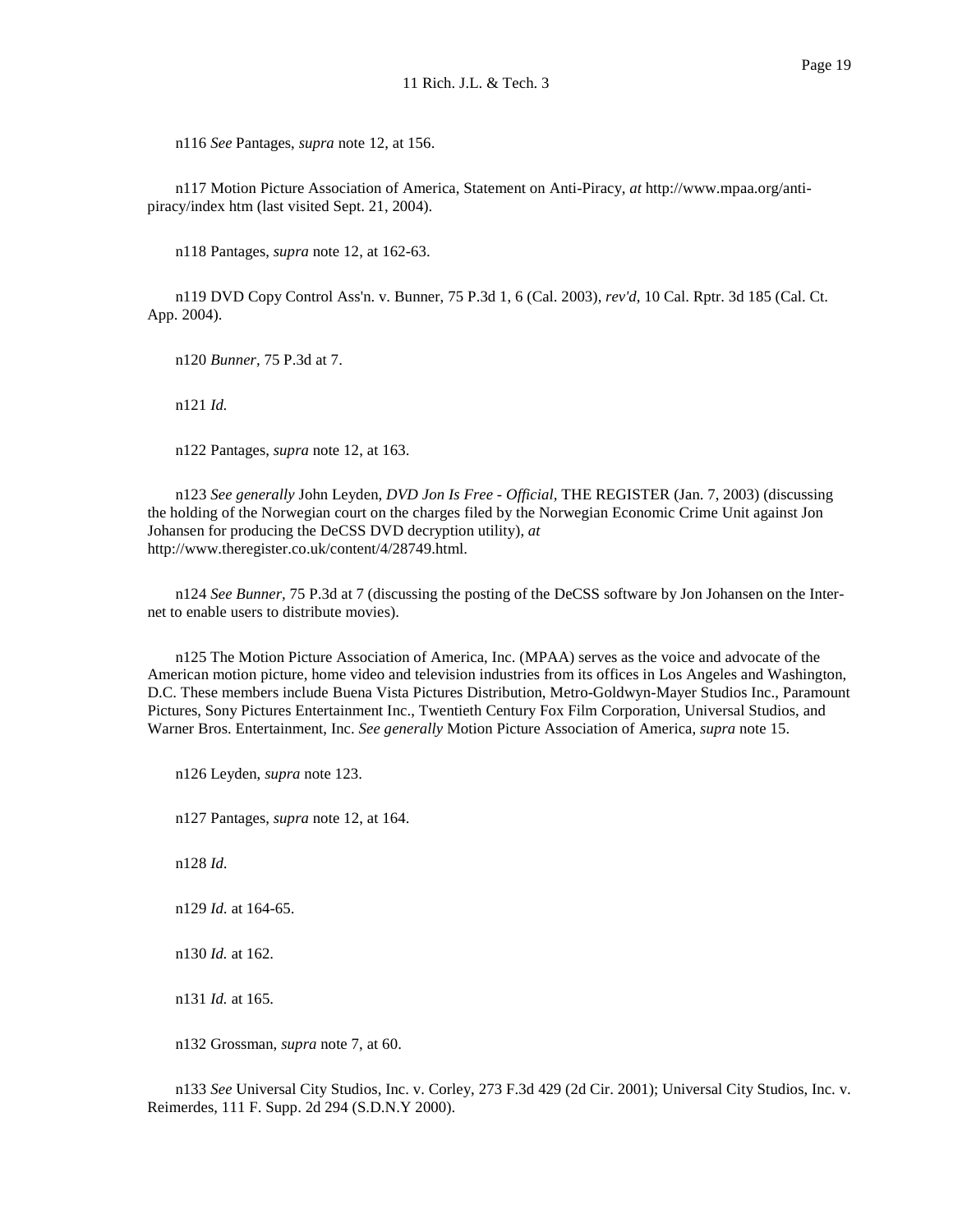n134 *See Corley,* 273 F.3d at 429; *Reimerdes,* 111 F. Supp. 2d at 294.

n135 *See* 273 F.3d at 429; 111 F. Supp. 2d at 294.

n136 17 U.S.C. § 1203(b)(1) (2000).

n137 17 U.S.C. § 1201(a)(3)(A) (2000).

n138 *Reimerdes,* 111 F. Supp. 2d at 319.

n139 *Id.* 

n140 *See* 273 F.3d at 429; 111 F. Supp. 2d at 294.

n141 111 F. Supp. 2d at 317.

 n142 *See generally Corley,* 273 F.3d at 429; *Reimerdes,* 111 F. Supp. 2d at 294.

n143 *Corley,* 273 F.3d at 436; *Reimerdes,* 111 F. Supp. 2d at 304.

n144 *Corley,* 273 F.3d at 455; *Reimerdes,* 111 F. Supp. 2d at 330.

n145 *Reimerdes,* 111 F. Supp. 2d at 327; *see also Corley,* 273 F.3d at 450.

n146 *Reimerdes,* 111 F. Supp. 2d at 327.

 n147 *See generally Corley,* 273 F.3d at 454.

n148 *Reimerdes,* 111 F. Supp. 2d. at 327-28.

n149 *Reimerdes,* 111 F. Supp. 2d at 329.

n150 *Id.* 

n151 *Id.* at 331.

 n152 *See generally Corley,* 273 F.3d at 429; *Reimerdes,* 111 F. Supp. 2d at 294.

n153 *Reimerdes,* 111 F. Supp. 2d at 315.

n154 *Id.* 

n155 *Id.*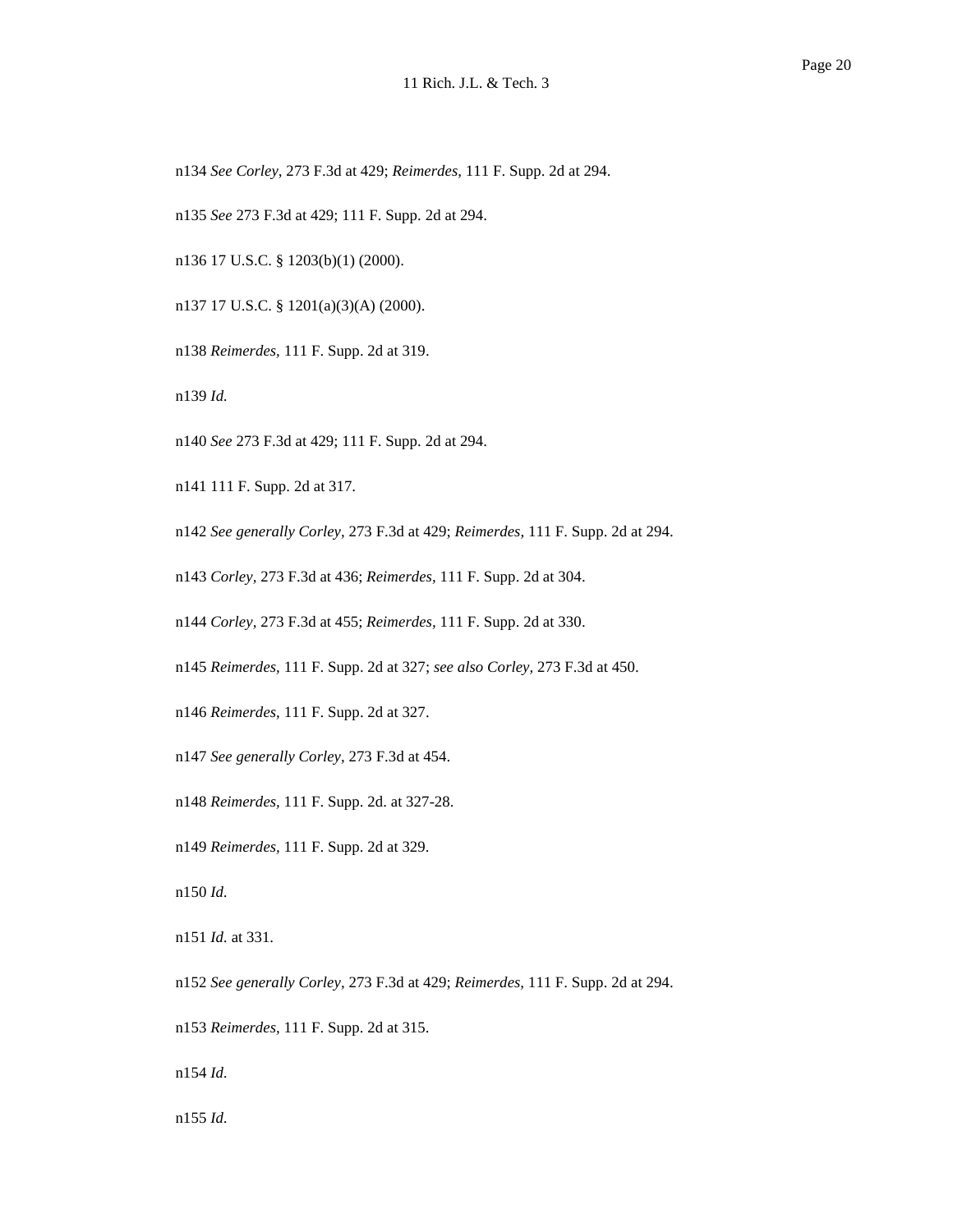n156 321 Studios v. Metro-Goldwyn-Mayer, Inc., 307 F. Supp. 2d 1085 (N.D. Cal. 2004).

 n157 321 Studios is no stranger to controversy. Hollywood has had it under scrutiny since the 2001 launch of its first product, DVD Copy Plus, which makes lesser-quality CD copies of DVD movies. In April [of 2002], fearing the MPAA's wrath, 321 Studios preemptively sued nine major Hollywood movie studios. The suit asks the court to rule that selling DVD Copy Plus does not violate the DMCA. Tom Spring, *New Tool Makes DVD Copying Easy; 321 Studios Challenges Hollywood, DMCA Again with Release of DVD X Copy,* PC WORLD (Dec. 3, 2002), *available at* http://www.pcworld.com/news/article/0%2Caid%2C107637%2C00.asp (last visited Sept. 4, 2004).

n158 *321 Studios,* 307 F. Supp. 2d at 1089-90.

n159 *Id.* 

n160 *Id.* at 1098; 17 U.S.C. § 1201(b)(1).

n161 *321,* 307 F. Supp. 2d at 1096.

n162 *Id.* at 1101-02.

n163 *Id.* at 1105.

n164 *See* Grossman, *supra* note 7, at 61.

n165 Ripley, *supra* note 3.

n166 *Id.* 

n167 *Id.* at 58.

n168 *Id.* 

n169 *Id.* 

n170 *Id.* at 57.

n171 *Id.* 

n172 *Id.* 

n173 *Id.* 

n174 Grossman, *supra* note 7, at 61.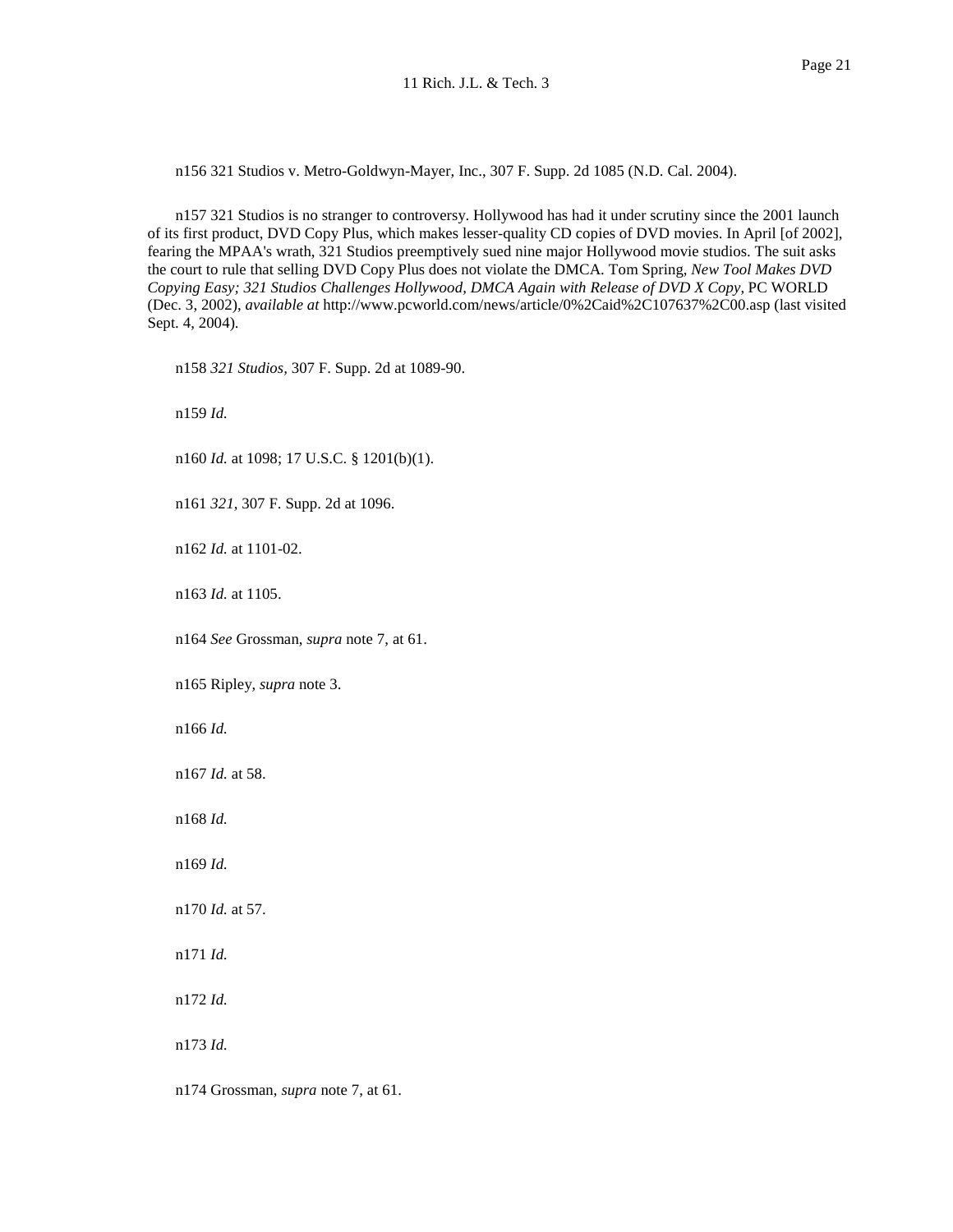n175 Ripley, *supra* note 3.

n176 *Id.* 

n177 *Id.* 

n178 Grossman, *supra* note 7, at 62.

n179 Ripley, *supra* note 3, at 59.

 n180 Simon Byers et al., *Analysis of Security Vulnerabilities in the Movie Production and Distribution Process* 7, (Sept. 13, 2003), *at* http://lorrie.cranor.org/pubs/drm03-r.pdf.

 n181 *Id.* at 8. n182 *Id.* at 8. n183 *Id.* at 9. n184 *Id.* at 9. n185 *See id.* at 10.

 n186 Linda Massarella, *FBI Makes Arrest in Internet Piracy Case,* USA TODAY, Jan. 23, 2004, *available at* http://www.usatoday.com/tech/news/2004-01-23-film-piracy-bust\_x htm.

n187 *Id.* 

n188 *Id.* 

n189 *Id.* 

n190 *Id.* 

n191 *Id.* 

n192 Massarella, *supra* note 186.

 n193 *See generally* Katherine L. Race, *The Future of Digital Movie Distribution on the Internet Antitrust Concerns with the Movielink and Movies.com Proposals,* 29 RUTGERS COMPUTER & TECH. L.J. 89 (2003) (discussing movie studios' plans to offer digitized movies on the Internet for paying customers).

n194 *Id.* at 92.

n195 *Id.*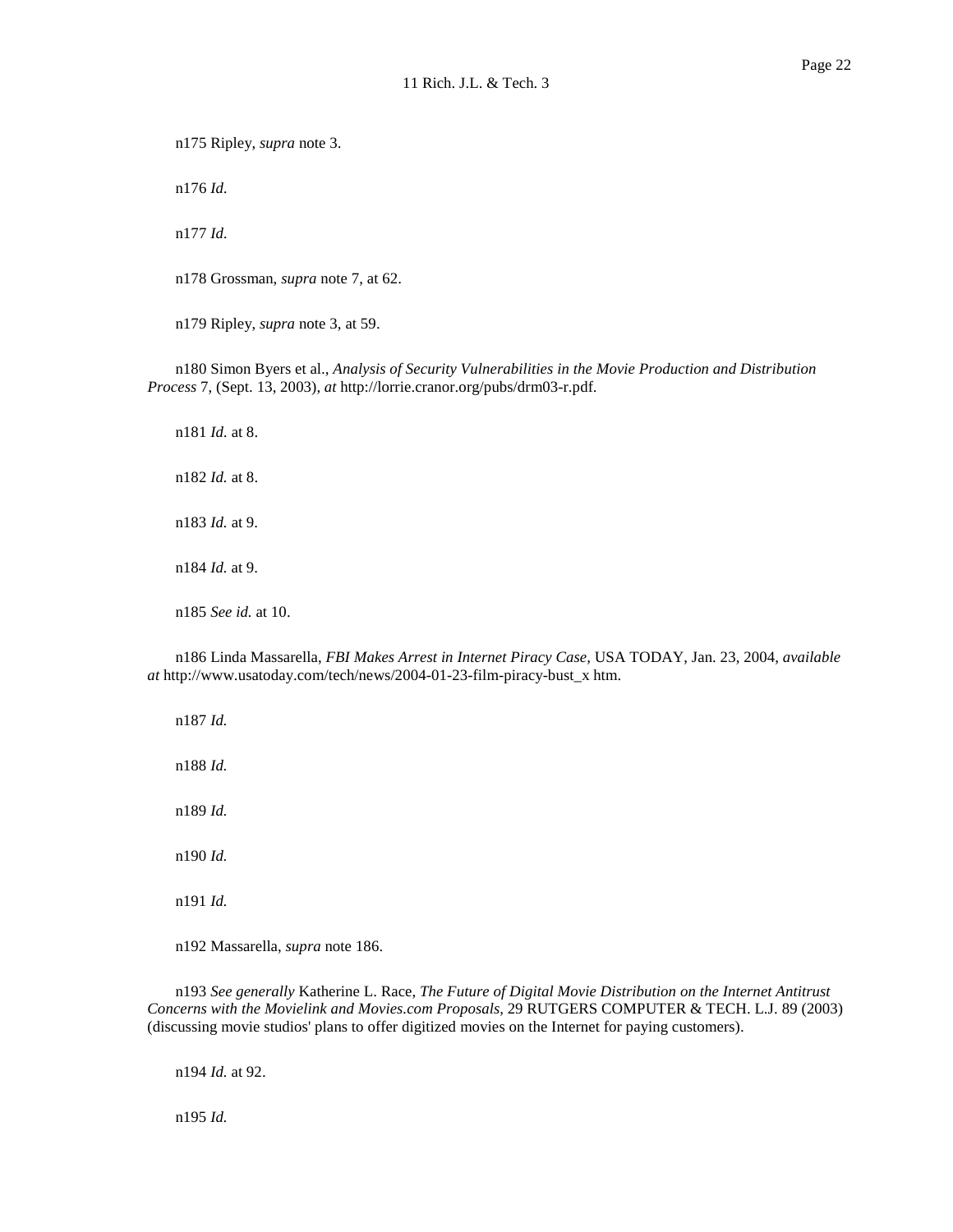n196 *Id.* 

n197 *See* Grossman, *supra* note 7, at 60.

n198 *See* Race, *supra* note 193, at 92-93.

n199 Grossman, *supra* note 7, at 64.

 n200 *See* Motion Picture Association of America, Statement on Anti-Piracy, *at* http://www.mpaa.org/anti- piracy/index htm (last visited Sept. 21, 2004); *see also* Press Release, Motion Picture Association of America, MPAA Launches New Phase of Aggressive Education Campaign Against Movie Piracy (June 15, 2004), *at*  http://www.respectcopyrights.com/FINAL\_6-15-04\_STOPP\_%20Press\_Release.doc.

 n201 *See supra* note 200. n202 *Id.*  n203 *Id.*  n204 *Id.*  n205 *Id.*  n206 *Id.*  n207 *Id.*  n208 *Id.*  n209 *Id.*  n210 *Id.*  n211 *Id.*  n212 *Id.*  n213 *Id.*  n214 *Id.*  n215 *Id.*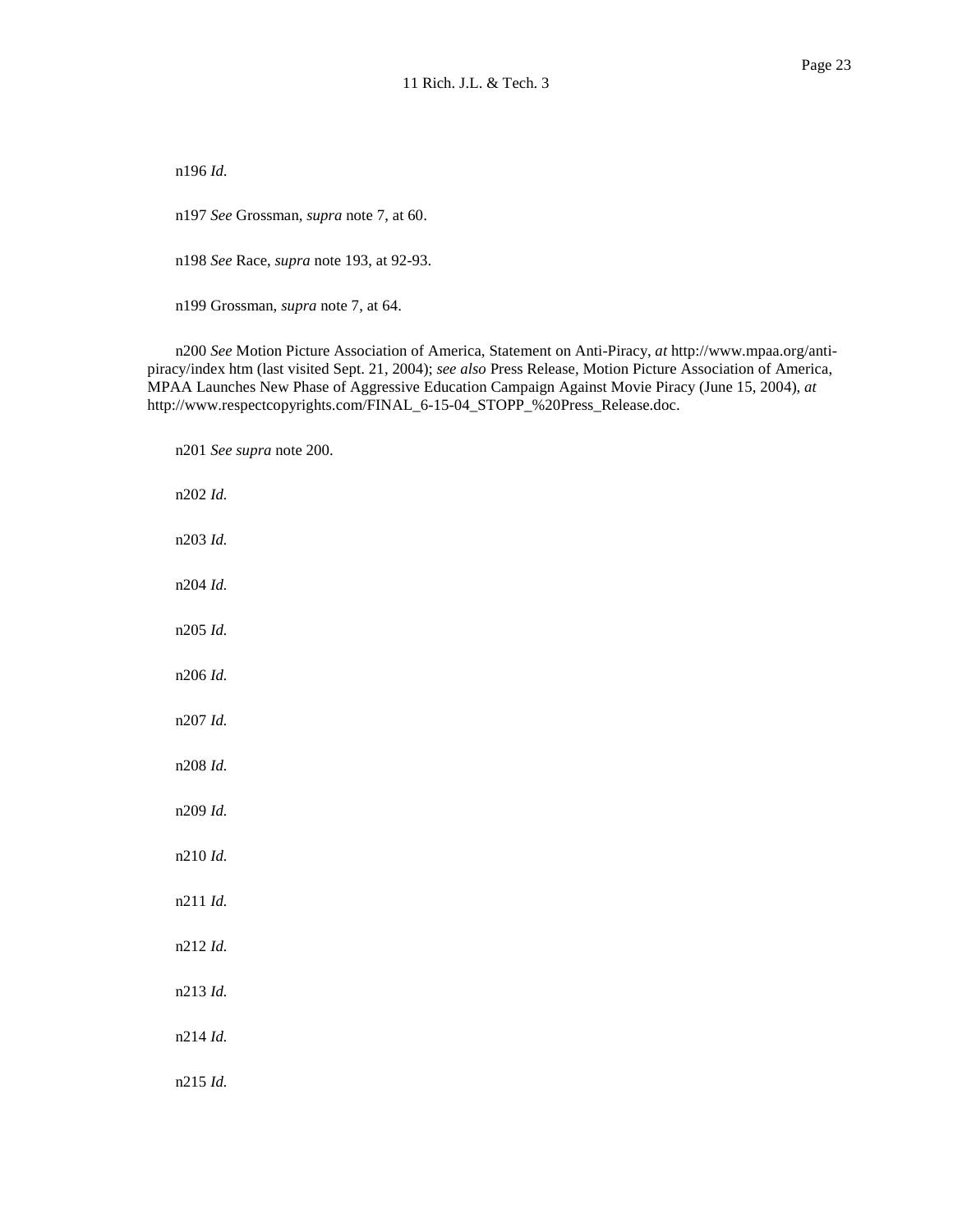n216 *Id.* 

n217 *Id.* 

 n218 JUNIOR ACHIEVEMENT INC. & MOTION PICTURE ASS'N OF AM., WHAT'S THE DIFF? (2003) *at* http://www respectcopyrights.org/CG\_FINAL.pdf (last visited Oct. 5, 2004).

n219 *See id.* at 2.

n220 Motion Picture Association of America., *supra* note 15.

 n221 *See* Ryan Singel, *Calls to Burn Broadcast Flag,* WIRED NEWS (Mar. 11, 2004), *at*  http://www.wired.com/news/politics/0,1283,62619,00.html; *see also Movie Piracy: New Movie Piracy Bill Ups the Ante Considerably, at* http://server1 msn.co.in/Computing/antipiracy/new\_movie\_piracy.html (last visited Sept. 2, 2004).

n222 *See* Movie Piracy, *supra* note 221.

n223 *Id.* 

n224 *Id.* 

n225 *See* Singel, *supra* note 221.

n226 *Id.* 

n227 *Id.* 

 n228 Declan McCullagh, *House Panel Approves Copyright Bill,* CNET News (Mar. 31, 2004), *at*  http://news.com.com/2100-1028-5182898.html.

n229 *See Verizon,* 351 F.3d at 1232.

n230 *Id.* 

n231 *Id.* 

 n232 17 U.S.C. § 512(h)(1) (2000) (copyright owner may "request the clerk of any United States district court to issue a subpoena to [an ISP] for identification of an alleged infringer").

n233 *Verizon,* 351 F.3d at 1232.

n234 *Id.* 

n235 *Id.*